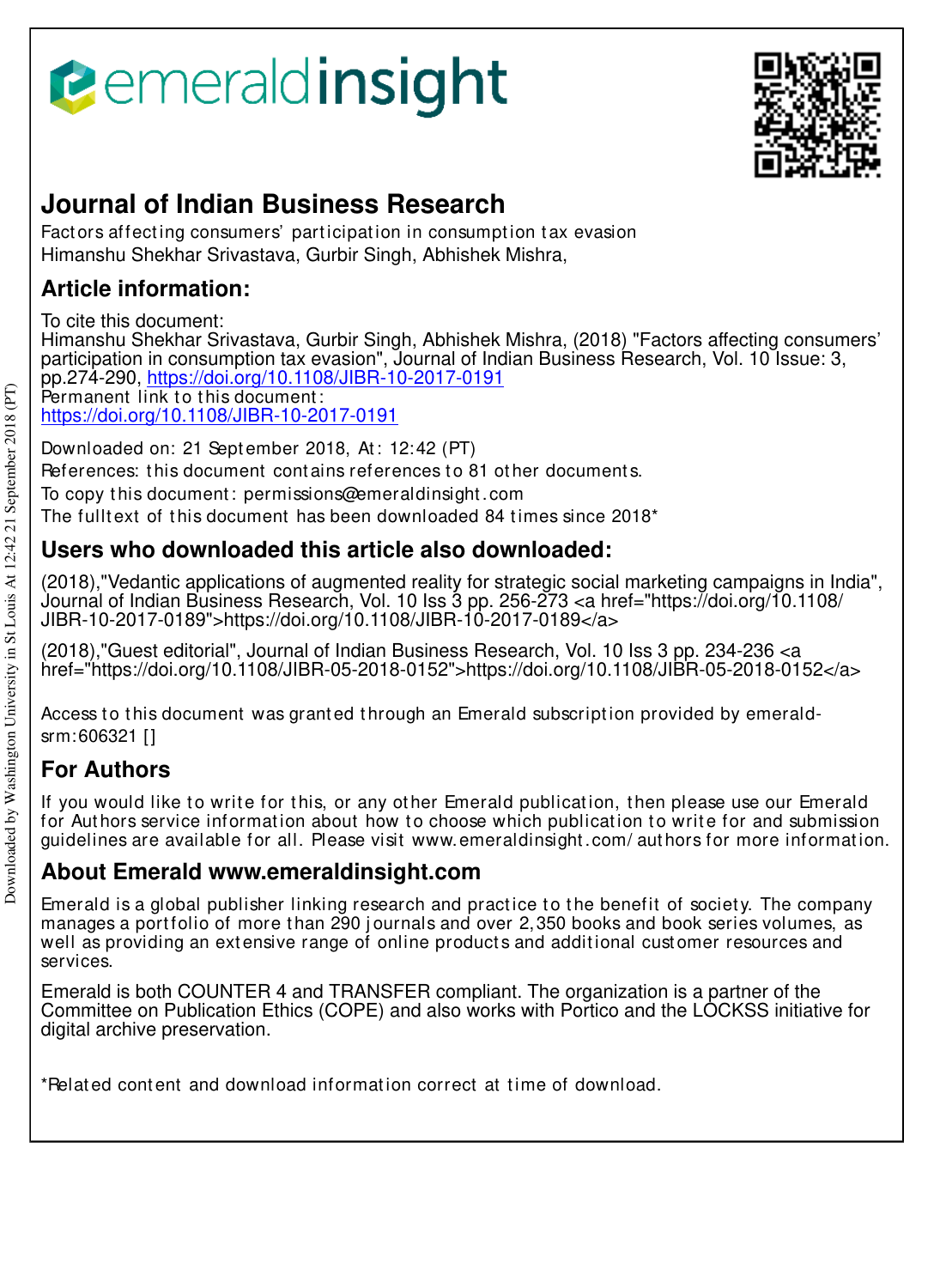JIBR 10,3

# 274

Received 10 October 2017 Revised 9 January 2018 Accepted 13 January 2018

# Factors affecting consumers' participation in consumption tax evasion

Himanshu Shekhar Srivastava, Gurbir Singh and Abhishek Mishra *Indian Institute of Management Indore, Indore, India*

## Abstract

Purpose – This study aims to investigate the extent to which consumers recognize participation in consumption tax evasion (CTE) as an ethical issue and the impact of moral recognition on consumer intention to participate. It also explores the role of religiosity and attitude toward government in the ethical decisionmaking process of consumers.

**Design/methodology/approach** – The model was tested using the structural equation modeling approach over 128 responses collected through the mail survey.

Findings – The results of the study suggest that attitude towards government and religiosity influences the consumers' intention to participate in CTE. The negative attitude toward government enhances the intention to participate in CTE. Religiosity negatively influences the intention to participate in CTE and makes people recognize participation in CTE as a moral issue.

Research limitations/implications – There is a need to explore the impact of other factors such as social norms and personality traits on the consumer decision-making to participate in CTE.

Practical implications – This study indicates that the even when people recognize participation in CTE as morally wrong, they do not have intentions to avoid such behavior because of their attitude toward government. Governments need to improve their image among consumers to reduce CTE. Also, there is a need to launch social marketing campaigns to move consumers from just recognizing moral issues in CTE to forming intentions to resolve those issues.

Originality/value – Earlier studies have explored the moral issue related to tax evasion in a context where an individual has directly participated in such an act, whereas this study explores the ethical aspect in the situation where consumers play an indirect role in tax evasion, i.e. CTE. In the context of participation in CTE, this study points out that the consumers recognize their indirect participation in CTE as a moral issue, but they lack the intention to curb such behavior. Further, no earlier study has explored the impact of religiosity and attitude toward government in such indirect participation in tax evasion.

Keywords Religiosity, Attitude towards government, Consumption tax evasion, Moral recognition

Paper type Research paper

# 1. Introduction

Mr X had a wonderful vacation at a resort, and at the time of checkout, the cashier offered that if he does not take bill the amount to be paid would be much lesser. Mr X agreed happily and helped resort owner in evading tax.

Mr Y purchased chocolates from a confectionary store. He paid in cash without asking for a bill. The store owner evades tax on such sales made in cash by hiding his actual sales.

The above-mentioned cases are examples of consumption activities (e.g. property deals, maintenance services, household services and much more) that happen on a regular basis in the life of a consumer. These situations signify consumers' participation in



Journal of Indian Business Research Vol. 10 No. 3, 2018 pp. 274-290 © Emerald Publishing Limited 1755-4195 DOI 10.1108/JIBR-10-2017-0191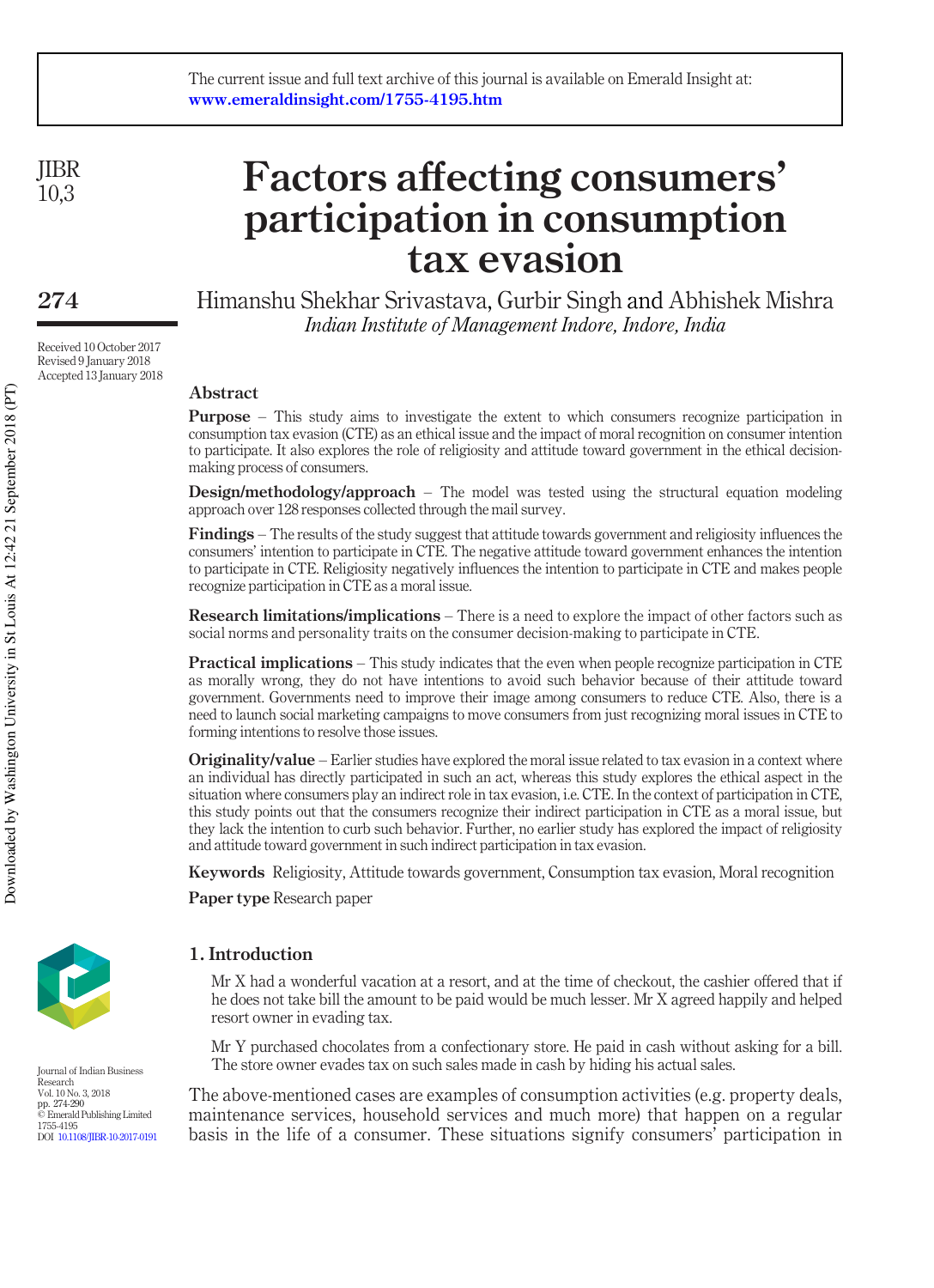consumption tax evasion (CTE). CTE is a subcategory of informal economy or shadow economy. Australian Taxation Office (2013) defines CTE as "when people in business deliberately use cash transactions to hide income and evade tax obligations". Consumers participate in CTE knowingly or unknowingly when they pay for goods or services in cash without receiving a bill. In the first case, the consumer was offered the benefits of this participation in CTE by the service provider. In the second case, the consumer unknowingly participates in tax evasion by the seller. Both cases clearly involve ethical and legal issues. The consumers can participate in CTE either knowingly for benefits or unknowingly. Both the situations may have different antecedents and consequences. But, in this paper, we do not differentiate between both the situations for participation in CTE.

Shadow economy is a widely prevalent phenomenon across the globe. The contribution of shadow economy has reached at huge 34.5 per cent of the official gross domestic product of the world (Schneider *et al.*, 2010 in Culiberg and Bajde, 2014). CTE, which is a subcategory of the shadow economy, contributes one-third of the overall value of the shadow economy (Schneider *et al.*, 2010 in Culiberg and Bajde, 2014). Shadow economy is a widely prevalent phenomenon across the globe, including India. Indian Income Tax Department detected a service tax evasion of INR 7,537 crore during the financial year 2014-15. In totality, India loses INR 14tn (\$314bn) annually from tax evasion (Dhara and Thomas, 2011).

Tax evasion leads to many other problems for the economy and society. On the one hand, tax evasion provides some businesses with an unfair economic advantage over the others who comply with taxation laws. On the other hand, it leads to reduced revenue for a government, which in turn negatively impacts the benefits offered by the government to the public at large. Considering the potential negative impact of tax evasion or non-compliance on the society at large, several streams of research tried to explore the phenomenon of tax evasion. Moreover, tax evasion has been identified as a moral issue in the literature (Alm and Torgler, 2011; Culiberg and Bajde, 2014). So, the decision to participate in CTE presents an ethical dilemma before the consumers. This paper intends to elaborate on the effect of ethics on the decision-making process of a consumer when his behavior determines the happening of tax evasion. This study is conducted in India, which provides a suitable context as CTE is rampant across India. We also look at the impacts of consumer attitude toward government and consumer religiosity on the ethical decision-making process.

Literature in tax evasion suggests that attitude toward the social institution and government also influence the participation in non-compliance of tax (McGee, 2012; McGee *et al.*, 2008; Torgler and Schneider, 2007), but most of these studies have been conducted in a context where an individual is directly responsible for tax compliance. As consumers are not directly linked to the government in this triadic relationship of consumer, seller and tax authorities/government, it would be interesting to see whether a similar pattern exists in the case of consumers' participation in CTE.

Similarly, religion is also believed to mold the behavior of an individual and society at large (Hirschman, 1983; Michell and Al-Mossawi, 1999; Waller and Fam, 2000). Religiosity has been studied extensively in consumer behavior context (Harrell, 1986; Wilkes *et al.*, 1986; Czinkota and Ronkainen, 2013). Vitell *et al.* (2005), in their study, found that intrinsic religiousness determines consumers' ethical beliefs in various situations involving ethical issues. To the best of our knowledge, none of the earlier studies have investigated the influence of religiosity in a context where an individual plays an indirect role in the act of tax evasion. We explored the influence of consumers' religiosity on their ability to recognize the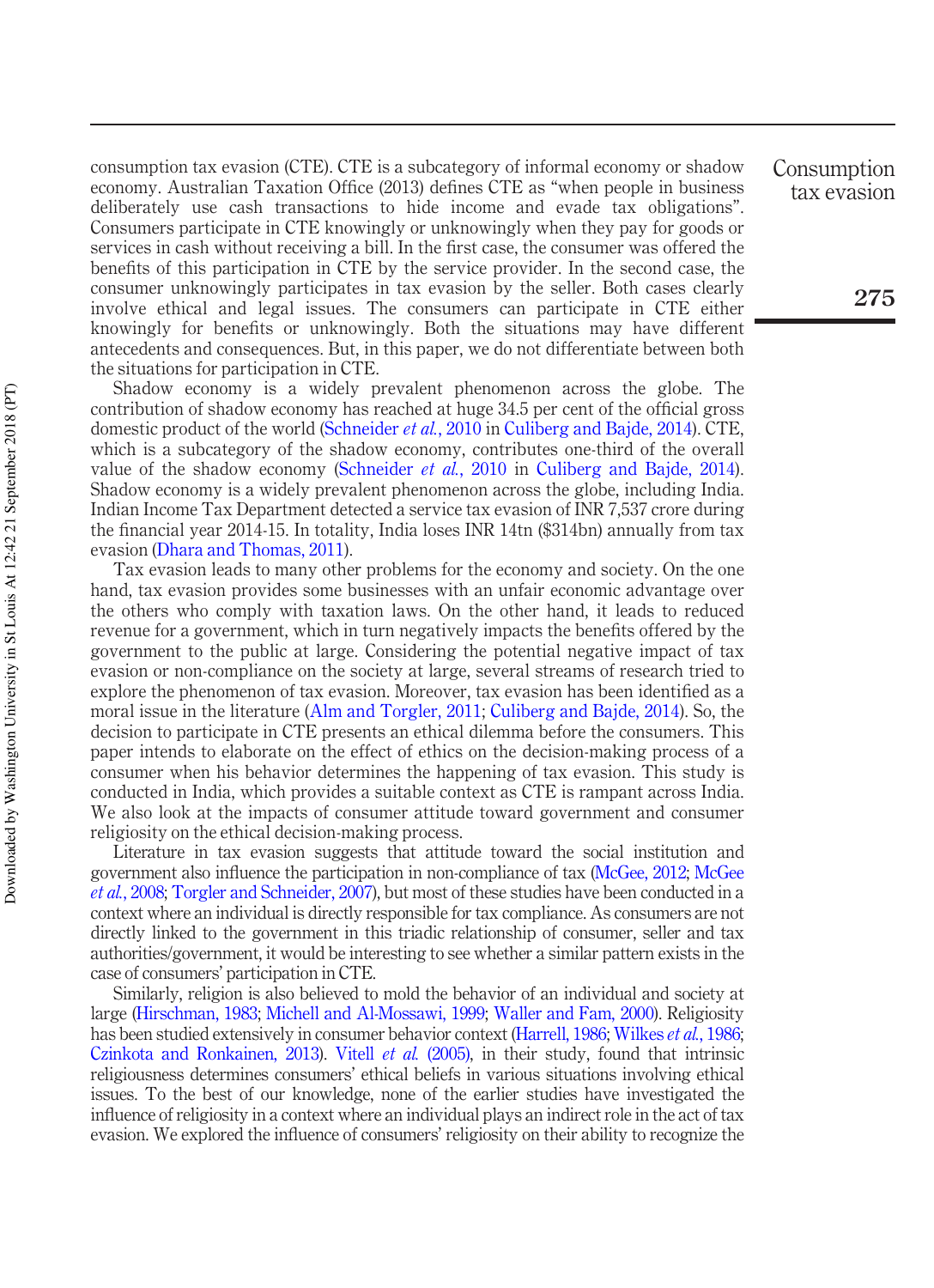moral content when they participate in CTE. We also investigate the impact of religiosity on intention to participate in CTE.

> This study attempts to understand the CTE-related consumer decision-making process and the impact of consumer attitude toward government and consumer religiosity on this process. This paper is expected to contribute by exploring the role played by consumers as a third party in tax evasion by traders.

#### 2. Theoretical background

#### *2.1 Consumption tax evasion*

CTE usually occurs when people deliberately use cash transactions to evade the tax (Culiberg and Bajde, 2014). The cash transaction helps them in under-reporting their incomes and paying lower taxes than actually required. The pervasiveness of this phenomenon across the globe makes it an interesting topic for researchers. When consumers do not ask for the receipt of the transaction for product or services availed, they participate in CTE knowingly or unknowingly.

Various streams of research have explored the phenomenon of tax evasion from different theoretical lenses. Economics mainly looked at tax evasion from the expected utility theory perspective (Alm and Torgler, 2011; Maciejovsky *et al.*, 2012), whereas a number of studies tried to study tax evasion from an ethical and moral perspective (Alm and Torgler, 2011; Doyle *et al.*, 2009; Maciejovsky *et al.*, 2012; Molero and Pujol, 2012). A literature review of tax evasion by Jackson and Milliron (1986) (cited in Richardson, 2006) revealed that determinants for tax evasion could be categorized into three broad categories, namely, demographic determinants, economic determinants and behavioral determinants.

All studies, except that by Culiberg and Bajde (2014), have investigated the tax evasion either from the perspective of the tax collector (government) or from the side of the taxpayer (businesses), but none has examined the participation of consumers in the CTE. Culiberg and Bajde (2014) investigated the role of consumers' moral characteristics in the ethical decision-making of participation in CTE. We extend their work by exploring other factors influencing the moral decision-making process of a consumer. There are different psychographic factors influencing the ethical decisions of customers. We explore the factors (attitude toward government and religiosity) that impact consumers' decision to participate or not to participate in CTE.

#### *2.2 Tax ethics*

To understand CTE from an ethical perspective, we have to dive into the history and see the connection between ethics and (non)compliance behavior. Taxpayers tend to show different ethically questionable behaviors, and the most common of them can be evading tax and avoiding tax. Tax avoidance can be defined as to reduce the amount of tax by searching the tax loopholes, whereas tax evasion is defined as illegal escaping of tax by hiding or misrepresenting the transactions (Kirchler *et al.*, 2008).

Most of the researchers, with some exceptions (McGee, 2006; Torgler and Schneider, 2009), focused on the economic factors of the non-compliance behavior and ignored the moral dimension involved. Tax non-compliance was explained through expected utility theory, which essentially argues that a person follows the cost-benefit (risk of being caught and punished vs the benefit of non-compliance) analysis route to decide on his/her tax behavior (Alm and Torgler, 2011; Maciejovsky *et al.*, 2012). Recently, some scholars have tried to address the tax non-compliance from an ethical perspective (Alm and Torgler, 2006; Cummings *et al.*, 2009; McGee, 2006; Torgler and Schneider, 2009; Torgler *et al.*, 2010).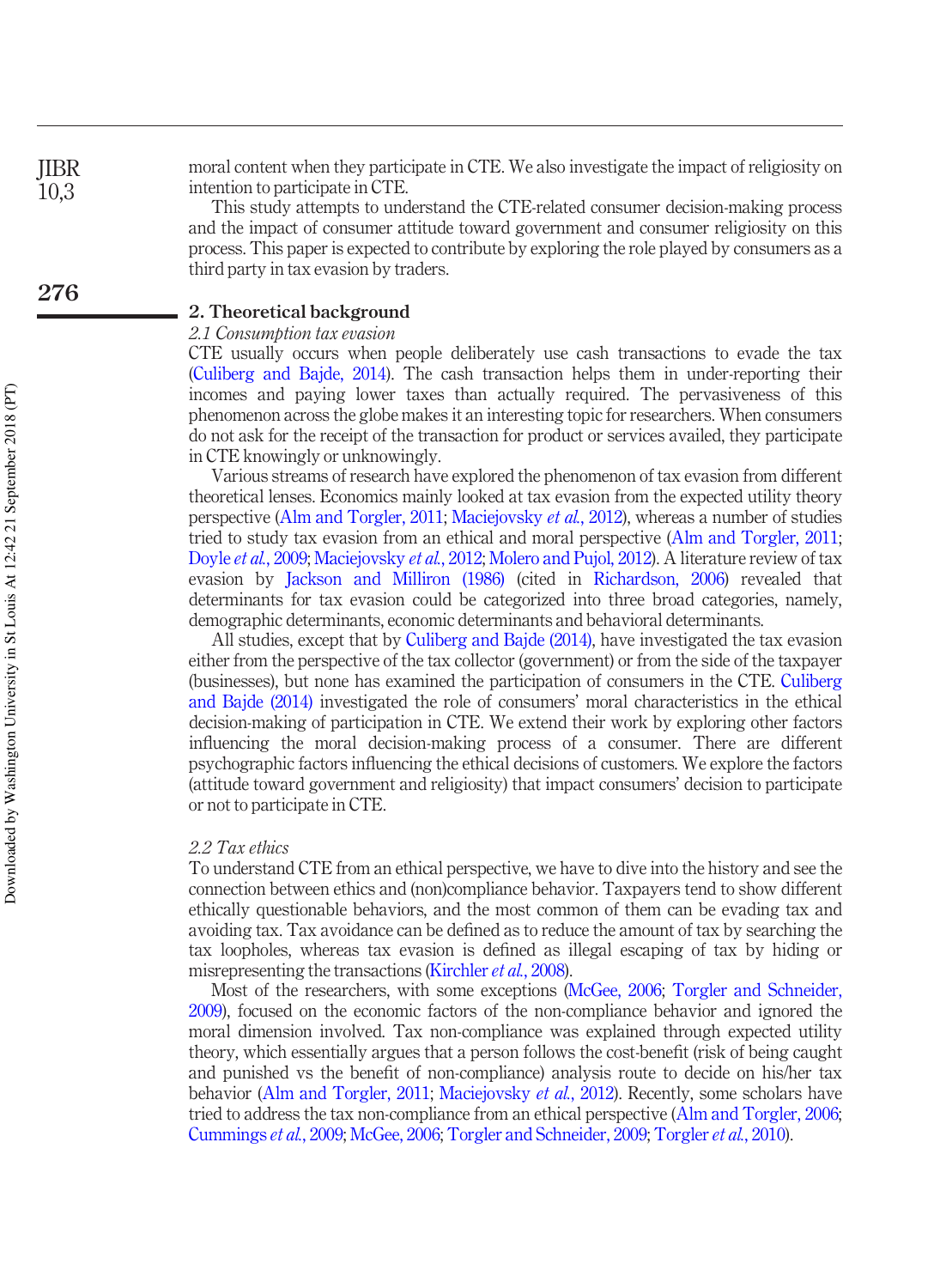Extant literature talks about two similar concepts: tax ethics and tax morale. Tax morale is defined as "the moral principles or values that individuals hold about paying their tax" (Alm and Torgler, 2006, p. 228). Tax ethics/morale suggests that it depends on an individual's intrinsic motivation to behave ethically with respect to the tax compliance that essentially means that if tax ethics/moral increases, tax compliance would also increase (Wenzel, 2005a).

Tax morale has been investigated from various perspectives such as demographic factors that include age, gender, marital status, education and income (Alm and Torgler, 2006; Alm *et al.*, 2006). It has been found in various studies that older individuals are more compliant than their younger counterpart (Dubin and Wilde, 1988; Hanno and Violette, 1996). The relationship between gender and tax has also been studied and claimed that women are more compliant than men (Brooks and Doob, 1990; Collins *et al.*, 1992; Jackson and Milliron, 1986).

McGee (2006) discussed the three views on the ethics of tax evasion, namely, it is never ethical, it is never unethical and it may be ethical depending on the facts and circumstances. The justification for the first view (tax evasion is never ethical) says that there is a "duty towards God, state or some segment of the community" (McGee, 2006, p. 17). Scholars following the second view (tax evasion is never unethical) argue that all the governments are illegitimate and unworthy of receiving the tax.

There are several studies that investigated the tax morale in different cultural settings and countries (Alm and Torgler, 2006; Alm *et al.*, 2006; Torgler, 2003; Torgler, 2006). These cross-cultural studies attributed the differences in the tax morale to the differences in the social and institutional factors such as a trust for social institutions and national pride.

Some other researchers also explored the psychographic factors to explain the tax (non) compliance behavior. Ghosh and Crain (1995) found that the non-compliance is negatively related to the ethical standard and risk averseness of taxpayer, which means that higher the ethical standard and risk averseness, less would be the intention for noncompliance. Trivedi *et al.* (2003), in their study, explored the relationship between a tax (non)compliance behavior and moral reasoning, value orientation and risk preference and found these three variables to impact significantly the tax (non)compliance behavior. Maciejovsky *et al.* (2012) claimed that individuals who rely on cognition are less sensitive to tax fines as compared to individuals who rely on affect. Many scholars explored the social factors that can be used to explain tax ethics. Bobek *et al.* (2013) identified four distinct social norms constructs (personal norms, subjective norms, injunctive norms and descriptive norms) that affect the tax compliance behavior. All these social norm constructs were found significantly correlated to the tax compliance behavior, but only personal norms and subjective norms directly affected the tax compliance intentions, whereas injunctive and descriptive norms affect the tax compliance behavior indirectly. Wenzel (2005a), in their cross-legged panel study, tried to investigate the causal role of ethics and norms in tax paying behavior. He found that both ethics and social norms affect tax compliance.

Apart from these, several other studies used various ethics-related construct to explain the tax (non)compliance behavior, such as ethical standards (Ghosh and Crain, 1995), ethical orientations and evaluations (Henderson and Kaplan, 2005), justice (Braithwaite, 2003; Taylor, 2003; Wenzel, 2003), moral reasoning (Trivedi *et al.*, 2003) and sense of duty (Molero and Pujol, 2012).

The above literature related to tax ethics and tax morale supports the important role of ethics in tax-related decision-making. It also lends support to our discussion on the role played by ethics in consumers' decision to participate in CTE. But with the exception of few (Bobek and Hatfield, 2003; Culiberg and Bajde, 2014), most studies have taken a partial view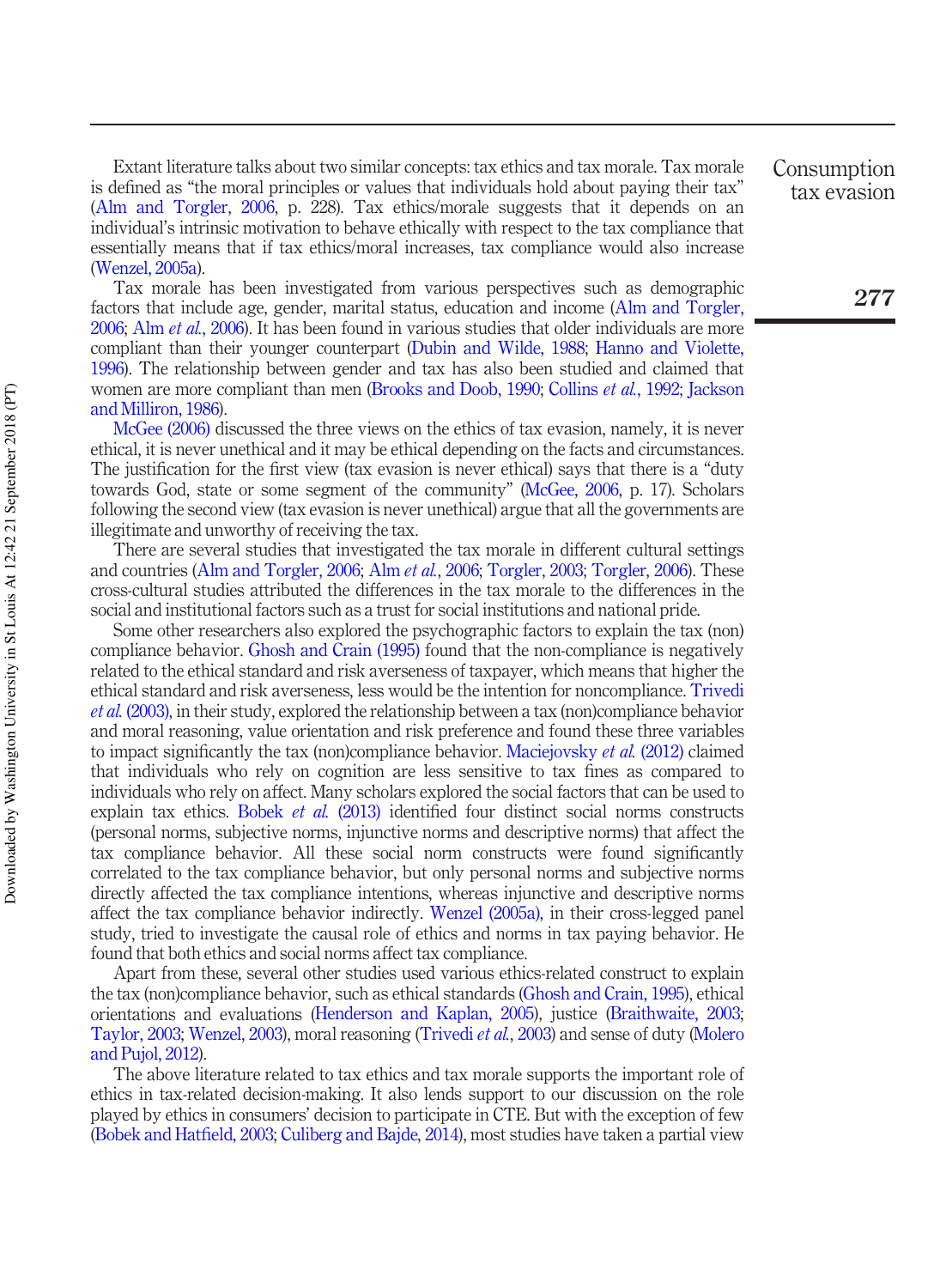of the role played by ethics in tax (non)compliance. They have either looked at ethical concepts as outputs or as antecedents. In this paper, we intend to understand the psychological process leading to the tax (non)compliance decision.

#### 3. Conceptual model

As most of the studies have looked at the tax evasion either from reporter's perspective or from collector's perspective, they simply overlooked the role a consumer plays in CTE by paying in cash and not taking receipts. The involvement of the consumer makes this dyadic relation between the seller and state a triadic one. The involvement of a consumer decides whether CTE happens. If the consumers are aware-enough to ask for bills during their purchase, then the sellers will have to compulsively abide by the tax rules and regulations. In such situations, the role of government will be limited to make people aware of the harmful effects of CTE. There will be no requirement of monitoring the businesses for possible evasion of tax. The process of collecting the tax will work smoothly without any government intervention.

The first big challenge for researchers is to understand the extent to which consumers realize that their purchase behavior is contributing to CTE. If the consumers are not aware of the ethical content of their decisions, then there is a huge problem. Customers' ethical awareness is the first step required to curb CTE. The second challenge is to identify the linkage between moral recognition and intention. Researchers need to understand whether the moral recognition of participation in CTE actually leads to consumer intention to avoid participation in CTE.

So, the literature gap we intend to address is twofold. First, we focus our research on the role played by consumers in CTE. Unlike earlier studies, which have investigated the role of tax reporters and tax collectors, we focus on the important role of consumers. Second, our research focuses on understanding the ethical decision-making process of a consumer. The ethical decision-making process includes two important parts. One is the recognition of the ethical content, and other is the intention to act as per belief. It is important to know whether consumers perceive participation in CTE as a moral issue. Their recognition of moral issue with respect to CTE will decide their future behavior. If consumers treat participation in CTE to be a moral issue, then it is very important to understand whether consumers' recognition leads to moral intention.

We will be looking at the extent to which consumers identify participation in CTE as a moral issue. We will also be investigating the impact of consumers' attitude toward the government and their religiosity on ethical decision-making, i.e. their participation in CTE. By doing that, the proposed study will extend the model proposed by Culiberg and Bajde (2014) by incorporating the religiosity and attitude toward government as determinants for consumers participation in CTE, which to the best of our knowledge has not been tested till date.

We are drawing on the cues from differential association theory to propose a conceptual model for our study. Differential association theory proposes that people learn negative behavior during interaction with others (Church *et al.*, 2012). Others can influence a person's interpretation of acceptable and unacceptable behavior through cultural and social mediums (Kadic-Maglajlic *et al.*, 2017; Sutherland and Cressey, 1970). Based on this proposition, we argue that when an individual observes wide acceptability of certain unethical behavior in the society, then the likelihood of that individual's participation in that unethical act increases. In our case, we propose that general attitude toward government and religious belief of consumers will have an impact on consumers' moral recognition and intention to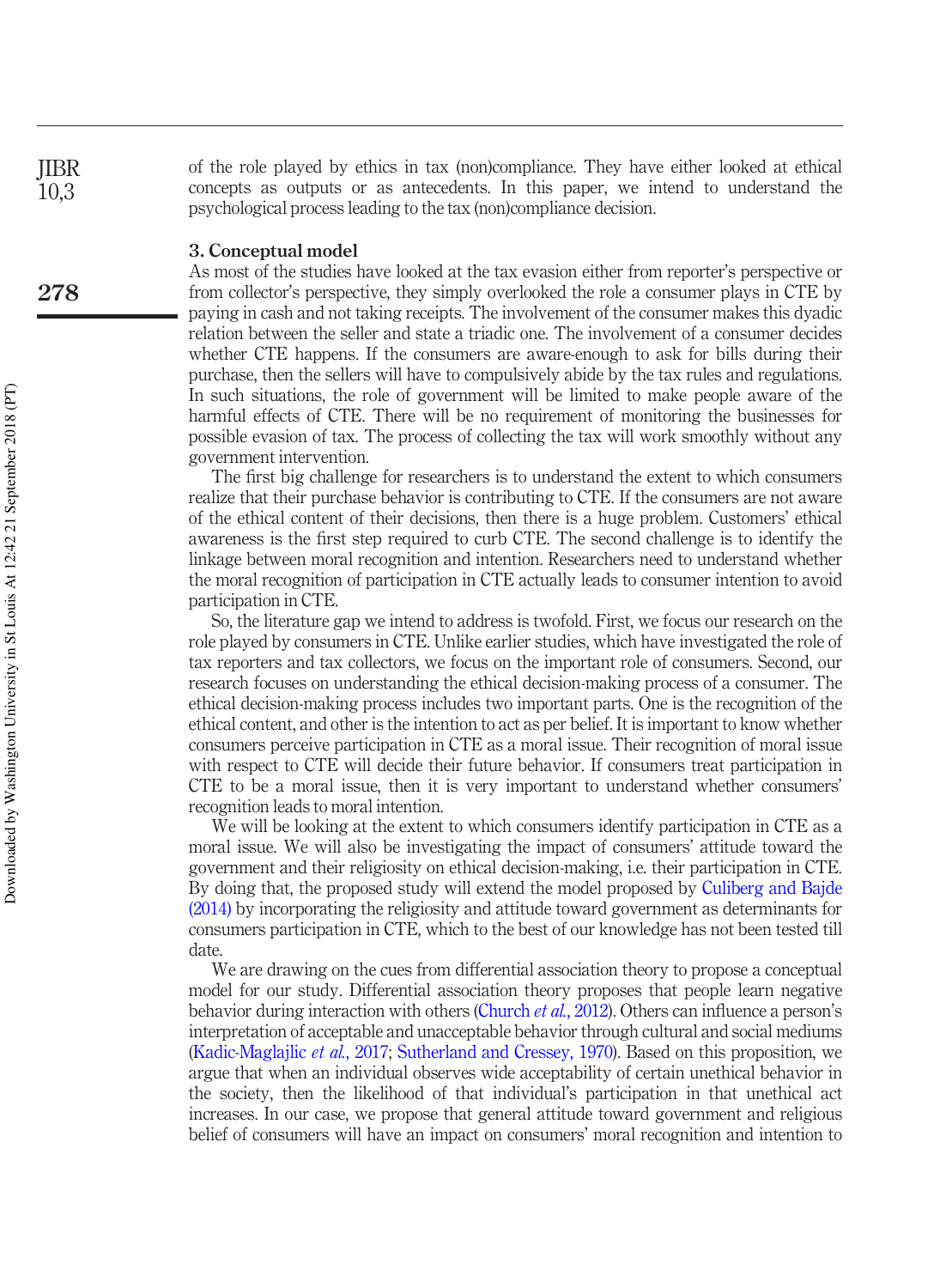engage in CTE in the form of a cultural and social vehicle. Figure 1 represents the conceptual model of the study. Consumption tax evasion

Following section of the paper deals with the hypothesis development.

# 4. Hypothesis

*4.1 Religiosity and tax compliance behavior*

A number of studies have discussed the ethics from the religion perspective (Elçi *et al.*, 2011; Parboteeah *et al.*, 2008; Putrevu and Swimberghek, 2013; Schneider *et al.*, 2011; Torgler, 2006; Vitell, 2009). Religion shapes an individual's behavior by prescribing the acceptable behavior within a boundary. Religion often provides a code of conduct derived from religious scriptures such as Bible and Koran. These scriptures give a general understanding of what is wrong and what is right. However, the relationship between religion and ethical behavior is still non-conclusive (Tittle and Welch, 1983; Weaver and Agle, 2002). Some studies have found that there was no difference in ethical behavior of a religious and nonreligious person (Hood *et al.*, 2009; Smith *et al.*, 1975). Similarly, the results were contradictory for business ethics context. Kidwell *et al.* (1987) concluded that there is no relationship between religiosity and ethical judgments of managers, whereas Agle and Van Buren (1999) reported a positive relationship between religiosity and corporate social responsibility. Vitell and Paolillo (2003) found indirect support for the claim that religiousness determines consumers' ethical beliefs. These variations in findings led Hood *et al.* (2009, p. 341) to comment that research between religion and ethics is "something of a roller coaster ride".

There are several studies which have investigated the role of religion in tax paying behavior (e.g. McGee, 2006; McGee and Tyler, 2006). Although the consumers are not taxpayers, they have an important role that indirectly impacts the tax payment by businesses. So, we argue that it is important to understand the effect of the religious affiliation of a consumer on his decision to participate in CTE.

In literature, religion has been studied in two different aspects, namely, religious affiliation and religious belief (religiosity). Many researchers argue that as religious affiliation does not provide a stable measure of the influence of religion on consumer behavior, other forms of religious identity such as the psychological and behavioral aspect of individuals with specific historical religious movements should be used in measuring the effect of religion. To address these challenges of measurement, researchers introduced the concept of religiosity. They argue that effects of religion on consumer behavior depend on the level of religious intensity placed by an individual in his life rather than just religious affiliation. Religiosity is defined as "the degree to which a person adheres to his or her



Figure 1. Conceptual model

279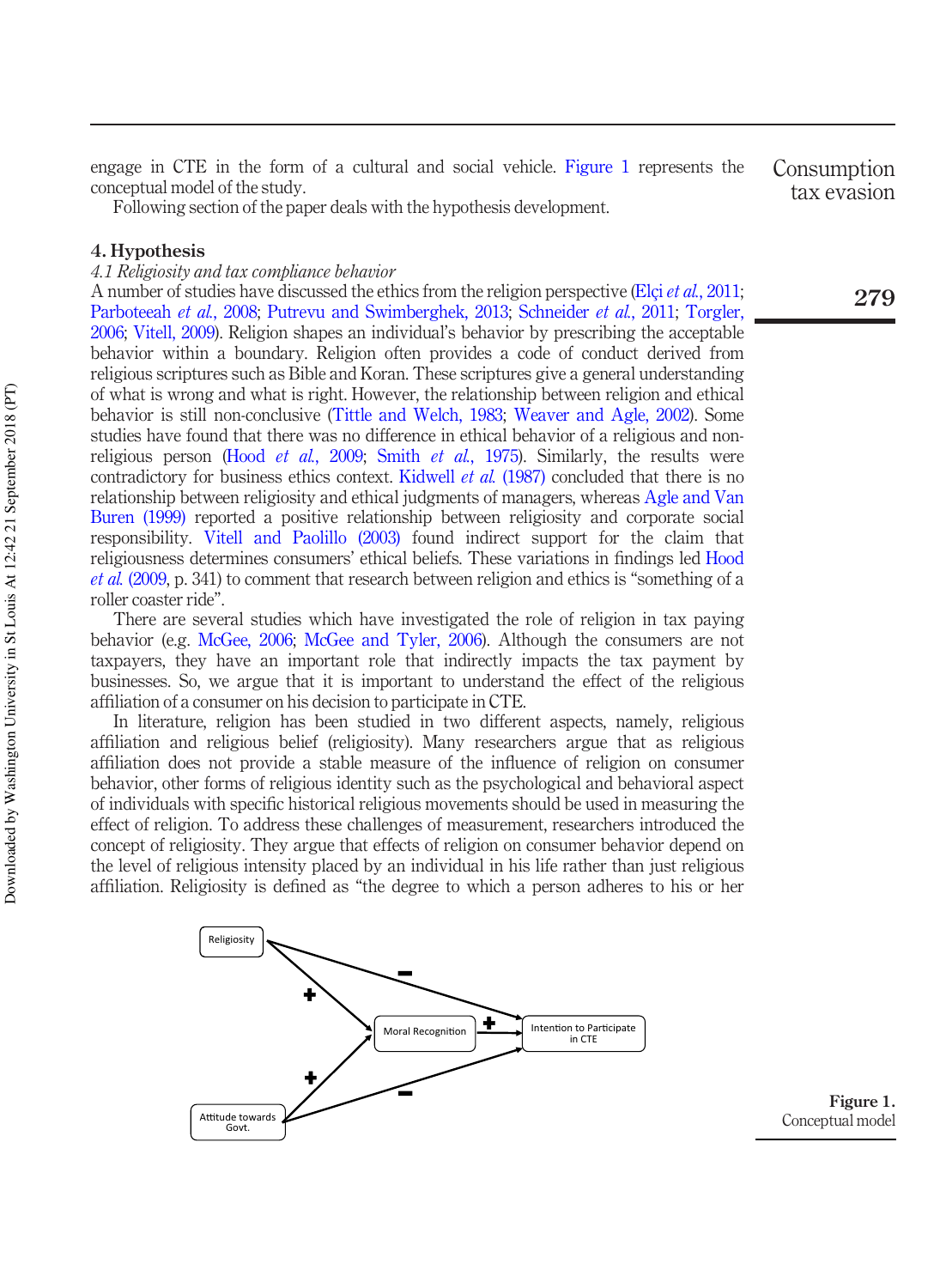religious values, beliefs, and practices, and uses them in daily living" (Worthington *et al.*, 2003, p. 85).

It was found that religiosity has a positive correlation with ethical behavior (Vitell and Paolillo, 2003; Sarwono and Armstrong, 2001). Religiosity has also been studied in tax evasion context by many researchers (Richardson, 2008; Torgler, 2003, 2006), but in the case of CTE, the role of religiosity is yet to be explored. It was found that a highly religious person tends to follow doctrines and teaching of his/her religion more closely and also obey the rules and codes of conducts set by the religious doctrines (Swimberghe *et al.*, 2011), which would positively influence the taxpaying behavior. Hence, we hypothesize that a person having a high affinity for his/her religious belief would have an intention to refrain from participating in CTE.

The moral intentions of a person are subject to the existence of moral recognition of an issue. The religiosity of a consumer can have an impact on his intention only if he recognizes that his participation in CTE is morally wrong. The religiosity will help consumers identify ethical content involved in CTE and will motivate him to avoid such unethical behavior. We argue that the moral recognition will act as a mediator between religiosity and intention to participate in CTE.

- *H1a*. Religiosity will negatively influence consumers' intention to participate in consumption tax evasion (CTE).
- *H1b*. The relationship between religiosity and intention to participate in CTE will be mediated by moral recognition.

#### *4.2 Attitude toward government and tax compliance behavior*

In the CTE context, this research expands our scope from dyadic to triadic. We bring in consumers into the dyad of government and business. Here, the consumer is not directly related to the government and also not legally obliged to pay taxes; it is the seller who is responsible for paying taxes. Nevertheless, consumer participates in this tax evasion by not taking the receipts for his cash purchase knowingly or unknowingly. In this manner, the consumer is equally responsible for tax evasion. As we are exploring the relationship between consumer and business, on the similar ground, we also intend to explore the effect of the relationship between government and consumer.

The relationship between the consumer and government may influence the tax morale. Trust and attitude toward the government are found to be the key determinants of taxpaying behavior (Torgler, 2007). Many other studies have found a positive impact of trust in tax administration and government on tax compliance behavior (Feld and Frey, 2007; Torgler, 2003). Kirchler *et al.* (2008) found that a higher level of trust held by taxpayers leads to a higher level of voluntary tax compliance.

In the context of our study, we are interested in knowing the impact of consumers' attitude toward government. If the consumer attitude toward government is positive, we hypothesize that the consumer will avoid participating in the CTE. Positive attitude toward government will increase consumer intentions of involvement in a tax compliant behavior.

The moral recognition of an ethical issue involved in a situation is required before taking any decision. The consumer should identify the moral issue involved in CTE to take an ethical decision. Only when a consumer has a positive attitude toward government, he will think about supporting the government in the collection of taxes. Consumers should first realize that participation in CTE is unethical before taking any corrective action. On these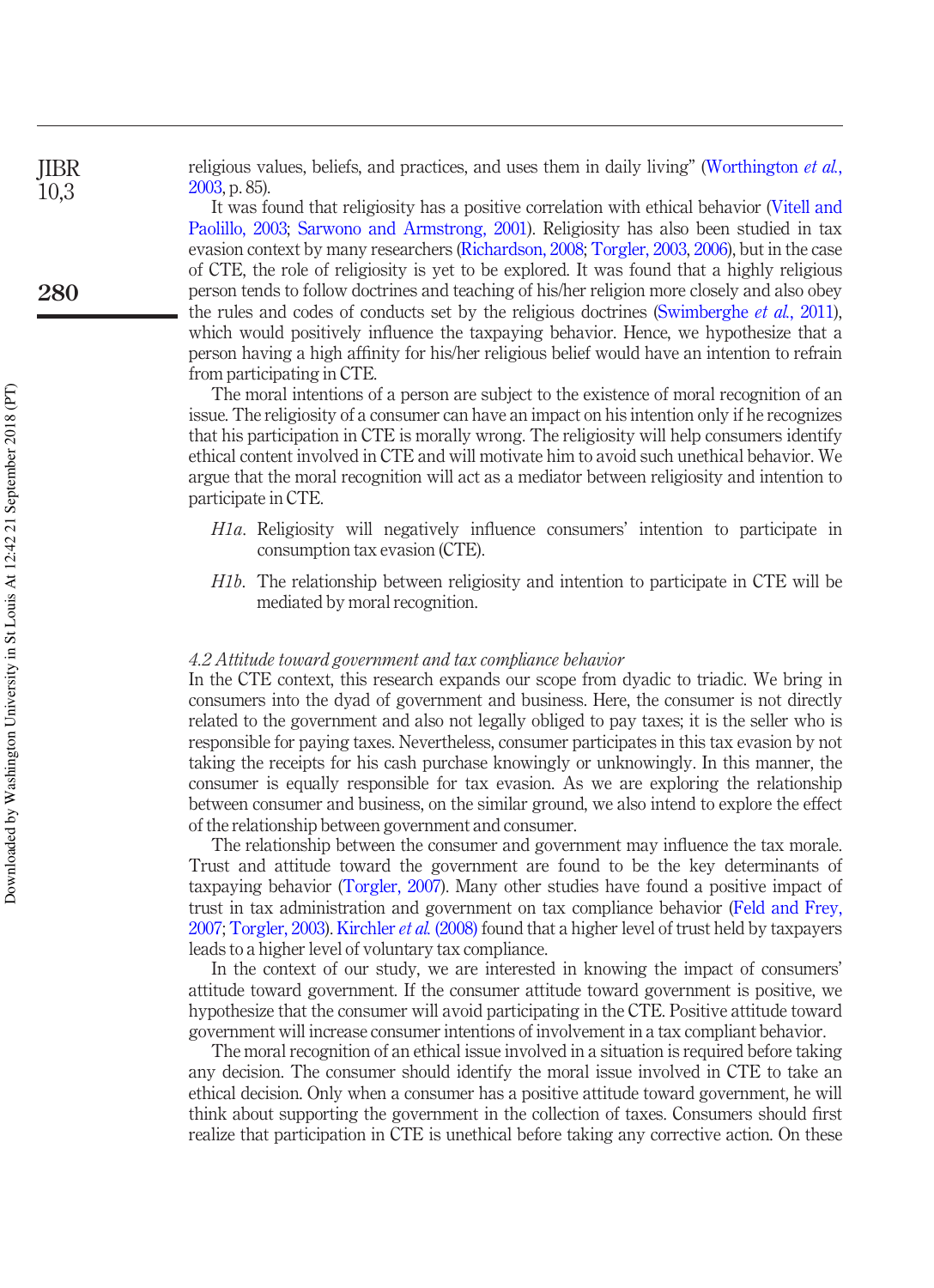lines, we argue that moral recognition will mediate the relationship between consumer attitude toward government and intention to participate in CTE.

- *H2a*. Attitude toward the government will negatively influence consumers' intention to participate in CTE.
- *H2b*. The relationship between attitude toward government and consumers' intention to participate in CTE will be mediated by the recognition of ethical issues involved in CTE.
- *H2c*. Recognition of the ethical issue will negatively influence consumers' intention to participate in CTE.

#### 5. Methodology

We tested the conceptual model in the Indian context. An initial qualitative study was done to adapt the existing scales in the current setting. In total, 12 respondents were interviewed for understanding their perception about the CTE, which helps in ascertaining whether CTE exists in the current context of the study. Following the in-depth interview, a survey was designed to administer through email. The questionnaire was mailed to 300 respondents, and 128 participants responded to the mail with a filled questionnaire. A qualifier question was added to the start of the survey for ensuring responses only from the individuals who encountered the phenomenon in past six months. Respondents were aged between 18 and 45, and 79 were men.

### *5.1 Measures*

Existing scales were adopted to measure the constructs mentioned in the conceptual model. Intention to participate in CTE was measured through the scale used by Culiberg and Bajde (2014). Moral recognition was measured by single item scale developed by Singhapakdi *et al.* (1996). Religiosity was measured by the ten-item scale developed by Worthington *et al.* (2003). A modified four-item scale was used for measuring the attitude toward government developed by Frey and Weck-Hanneman (1984) (cited in Alm and Torgler, 2006).

An initial qualitative descriptive analysis revealed that more than 85 per cent respondents took part in CTE by paying without receipts. After this preliminary descriptive analysis, structural equation modeling was used with SmartPLS 3 software package. Structural equation modeling provides the opportunity to test the model as a whole and puts fewer restrictions in terms of sample size and assumptions about the data properties.

Measurement model was tested at first to ascertain the relationship between the latent variables and their indicators. After that, the structural model was tested for a relationship between latent variables in the conceptual model.

### 6. Results

### *6.1 Measurement model*

Confirmatory factor analysis (CFA) was conducted using PLS. CFA helps in assessing the reliability, convergent validity and discriminant validity of the constructs in the measurement model. We followed the guidelines from previous studies for measurement model analysis (Fornell and Larcker, 1981; Gefen *et al*., 2000). Table I gives the measurement model properties.

281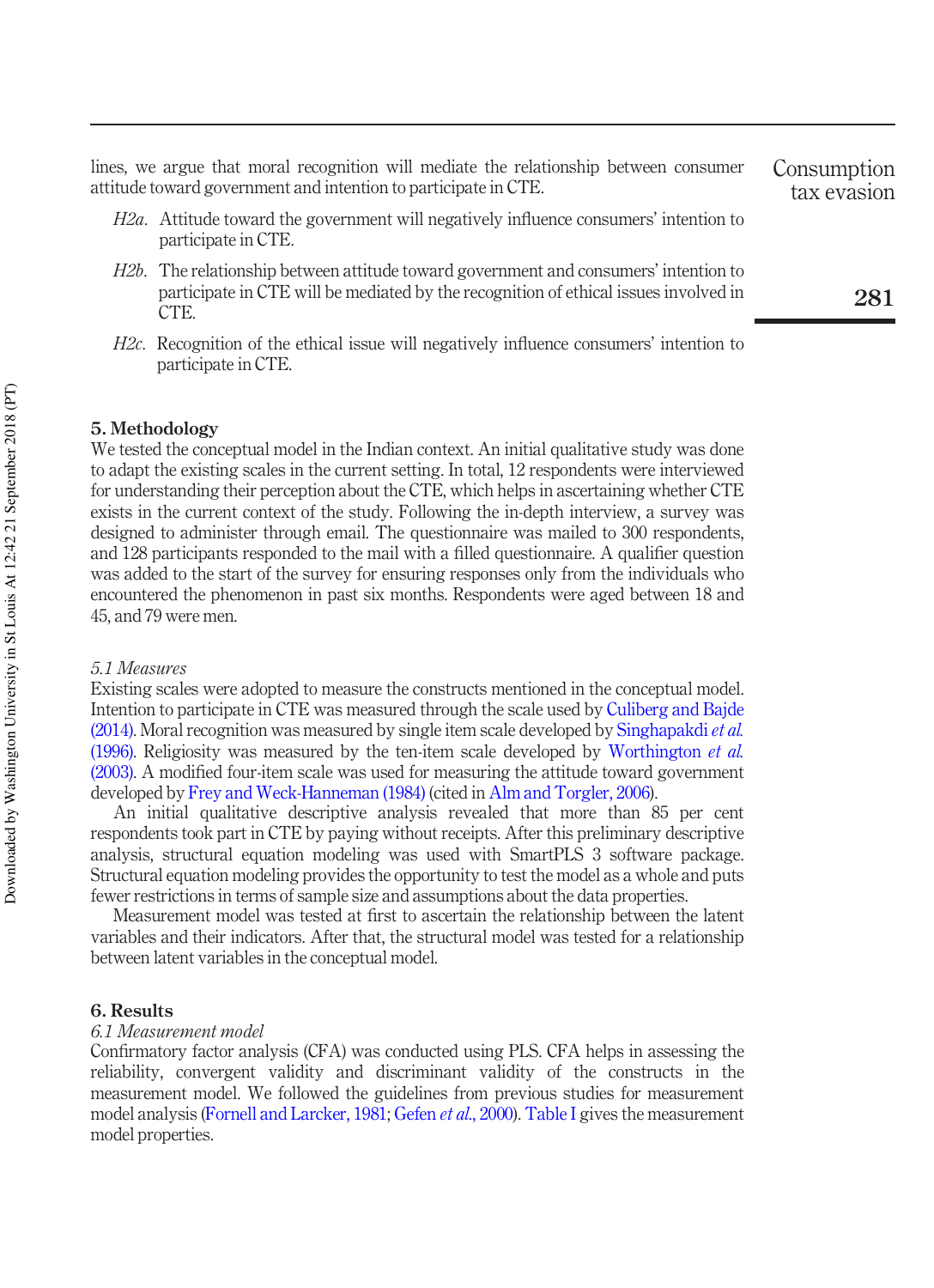| In measurement model, the reliability was assessed through Cronbach's $\alpha$ and composite       |
|----------------------------------------------------------------------------------------------------|
| reliability. Both composite reliability and Cronbach's $\alpha$ were above the recommended cut-off |
| of 0.70 (Fornell and Larcker, 1981; Nunnally and Bernstein, 1994).                                 |

The factor loadings and average variance extracted (AVE) were used to assess the convergent validity. Fornell and Larcker (1981) suggested that for convergent validity, factor loadings need to be greater than 0.70 and AVE should be more than 0.50. After performing CFA, we dropped three items in religiosity and one item in attitude toward the government because their factor loadings were below the recommended cut-off value of 0.70. Final factor loadings and AVE are reported in Table I.

For assessing the discriminant validity, we followed the Fornell and Larcker (1981) recommendation, which says that higher AVE of the individual construct than shared variances reflects convergent validity (Fornell and Larcker, 1981). Results in Table II indicate adequate discriminant validity.

#### *6.2 Structural model*

Structural model assessment gives the path loadings and the significance of paths between the latent variables within the conceptual model. Figures 2 and 3 present the path coefficients and *t*-statistics, respectively. It is evident that religiosity influences consumers' intention to participate in CTE negatively. Thus, *H1a* is supported. Although we found a significant relationship between religiosity and moral recognition, there is no relationship between moral recognition and intention to participate in CTE. To test *H1b*, which is mediation of moral recognition between religiosity and intention to participate in CTE through moral recognition, we look for the significance of indirect path; it turns out to be insignificant. Thus, *H1b* is not supported. Similarly, *H2b*, which was mediation of moral recognition between attitude toward government and intention to participate in CTE, got rejected because of the insignificant indirect effects. Values of both indirect paths have been reported in Table III. We found that there is a significant relationship between attitude

|                                         | Construct                                                                                         | Reliability and validity<br>$AVE = 0.593$<br>Composite reliability $= 0.910$<br>Cronbach's $\alpha$ = 0.887 |                                    | Items<br>Rinter1<br>Rinter <sub>2</sub><br>Rinter3   | Loading<br>0.807<br>0.734<br>0.810 |
|-----------------------------------------|---------------------------------------------------------------------------------------------------|-------------------------------------------------------------------------------------------------------------|------------------------------------|------------------------------------------------------|------------------------------------|
|                                         | Religiosity                                                                                       |                                                                                                             |                                    |                                                      |                                    |
|                                         |                                                                                                   |                                                                                                             |                                    | Rinter <sub>4</sub><br>Rintra3<br>Rintra4<br>Rintra5 | 0.805<br>0.751<br>0.769<br>0.707   |
| Table I.<br>Reliability and<br>validity | Attitude toward government                                                                        | $AVE = 0.711$<br>Composite reliability $=0.880$<br>Cronbach's $\alpha = 0.799$                              |                                    | ATG <sub>2</sub><br>ATG3<br>ATG4                     | 0.837<br>0.825<br>0.866            |
|                                         |                                                                                                   |                                                                                                             |                                    |                                                      |                                    |
|                                         | Fornell-Larcker criterion                                                                         | Attitude toward<br>government                                                                               | Intention to<br>participate in CTE | Moral recognition                                    | Religiosity                        |
| Table II.<br>Discriminant validity      | Attitude toward government<br>Intention to participate in CTE<br>Moral recognition<br>Religiosity | 0.843<br>0.176<br>0.252<br>0.348                                                                            | 1.000<br>0.031<br>$-0.131$         | 1.000<br>0.256                                       | 0.770                              |

Religiosity 0.348  $-0.131$  0.256 0.770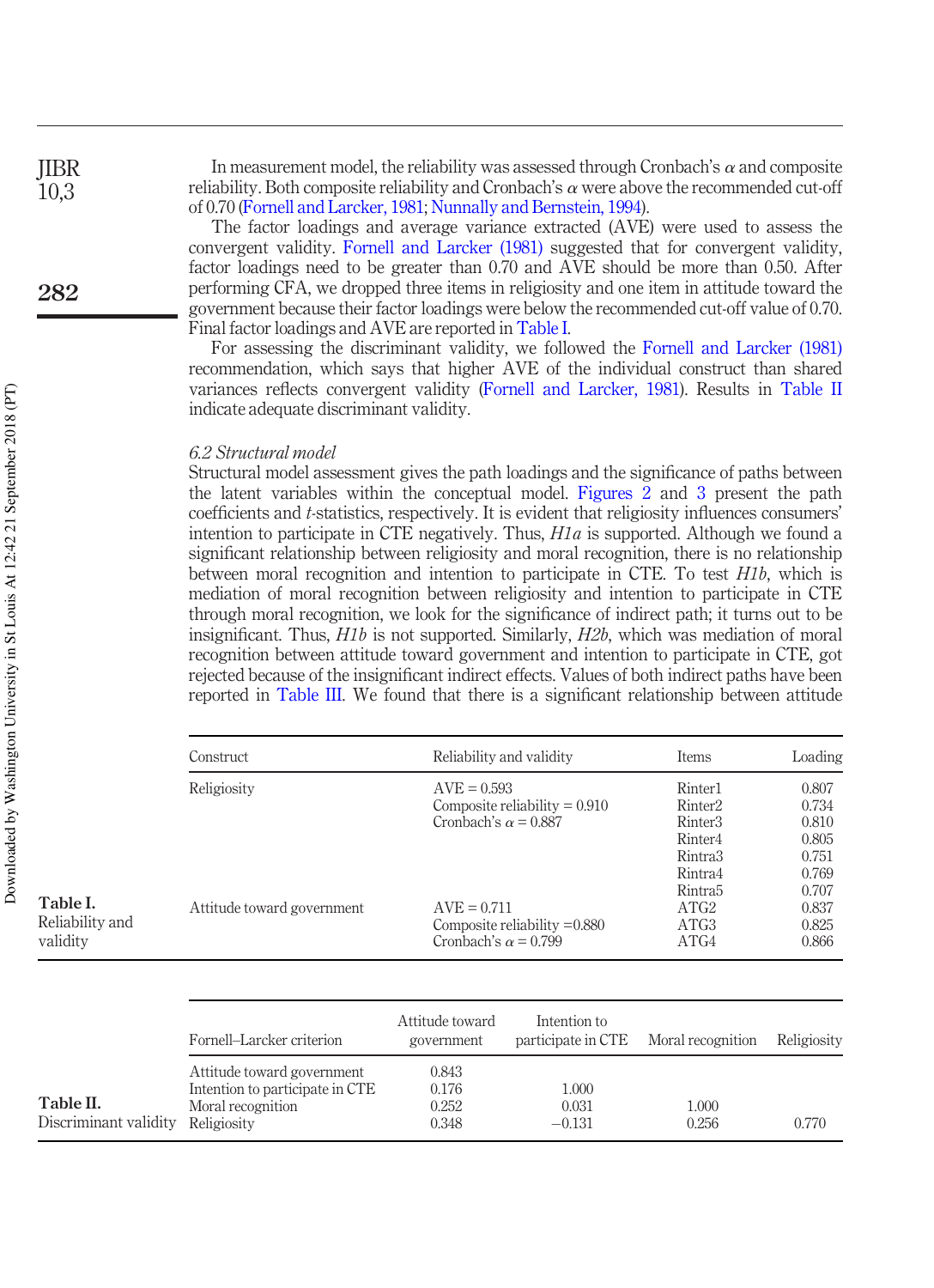

toward government and intention to participate in CTE, supporting *H2a*. However, *H2c* is not supported in our model.

# 7. Discussion

Shadow economy and CTE are ubiquitous across the globe. In times of economic downturns and instabilities, the detrimental effect of CTE increases many folds. Governments attempt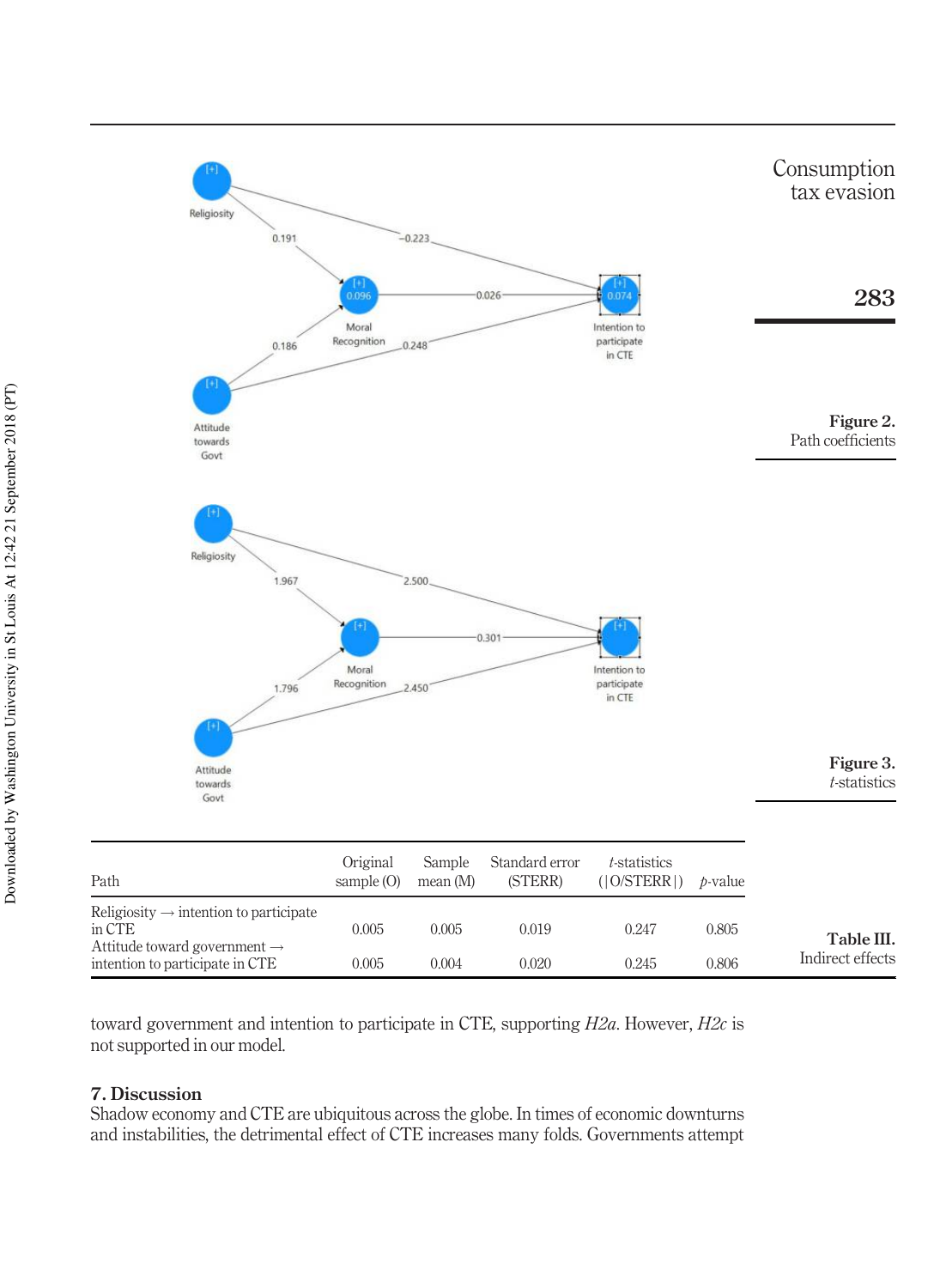to reduce CTE, but achieve limited success. The existing rules and regulations were unable to control CTE. In research on taxation, little attention has been paid to all the parties involved in CTE. In this study, we explored the decision-making process of consumers in CTE. Consumers play a decisive role in the collection of consumption-related taxes. The cash payments without receipt by consumers provides businesses with an opportunity to evade taxes. The positive participation by consumers can easily eradicate this illegal practice. This paper extends the work done by previous studies on CTE by focusing on the consumer decision-making process and its antecedents. In India, the CTE is quite rampant, and it offers a suitable context to conduct this study. Moreover, India is an emerging economy and can offer some new insights in research on CTE.

We demonstrate that moral recognition is not a problem with Indian consumers participating in CTE. Consumers were able to recognize the ethical content in CTE. Moral recognition is an important step toward reducing consumers involvement in promoting CTE. The problem lies in the linkage between moral recognition and intention to participate in CTE. Although the consumers recognize participation in CTE as morally wrong, still they showcase intentions to continue participating in CTE. The results of our study are in contradiction with those reported by Culiberg and Bajde (2014), who found that moral recognition will decrease customer intention to participate in CTE. These findings are in line with the literature, which claims that moral recognition is a necessary but not sufficient condition for moral intentions or moral behavior.

The decision-making process of a consumer is affected by many other factors such as religiosity and attitude toward government. The religiosity of a consumer helps him in identifying the moral issues involved in his participation in CTE. Religious consumers easily realize that tax evasion is happening because of them and it is wrong on their behalf to be involved in such practices. We also found that religiosity negatively influences consumers' intention to participate in CTE, which means that consumers scoring high on religiosity construct will show lower intention to participate in CTE. This finding is in line with previous studies on religiosity and ethical decision-making.

Another factor which was found to be considerably affecting the consumer decisionmaking process is consumers' attitude toward government. The direct beneficiary of tax collection is the government. It was found that a consumer's attitude toward government decides his behavior toward tax collection. The negative attitude toward government increased the consumer intention to participate in CTE. But, we were unable to find the effect of negative attitude toward the government on recognition of participation in CTE as a moral issue. It indicates that the attitude of a consumer toward government does not obscure his recognition of moral issues. Even when the consumers do not have a good perception of the government, still they are able to identify the moral issues in their behavior directed toward harming the government.

In this paper, we were unable to find one linkage well established in the literature, that is, the effect of moral recognition on intention to participate in CTE. Consumers' negative attitude toward government may explain this inconsistency with existing literature. When a person has a negative perception of government, he will try to harm the government or will refuse to sacrifice anything for the sake of government. If a consumer is getting benefit by way of discounts for participation in CTE, he will not forego that benefit when his attitude toward government is negative. Even when consumers are not getting any benefit from participation in CTE, they will still continue doing so to harm the government. So, even when a consumer recognizes that the participation in CTE is unethical, he will continue doing so to harm the government. The moral recognition will not lead to intention to avoid participation because of negative attitude toward government. The attitude toward

284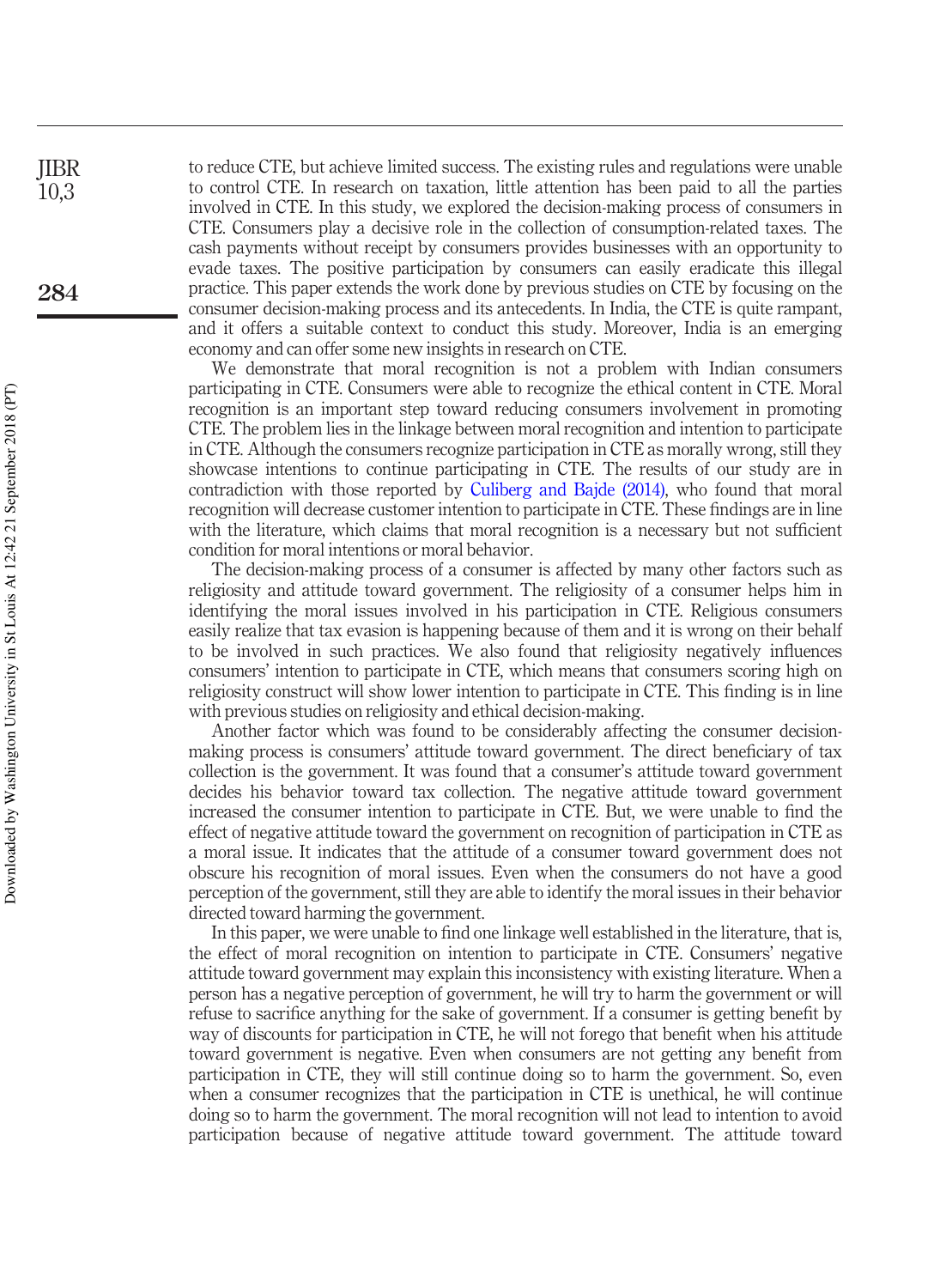government also plays an instrumental role in the nonsignificant relationship between religiosity and intention to participate in CTE. It is a typical case where the social norms prevail over personal norms. The effect of religiosity of a consumer is negated by the attitude toward the government. The attitude toward government may be one of the reasons for not finding any impact of moral recognition on intention to participate in CTE.

Our study highlights the decision-making process of consumers when they form intentions to participate or not to participate in CTE. We also came to know about other factors, such as religiosity and attitude toward a government, that impact the different parts of the decision-making process. The Indian context has thrown light upon the role played by the attitude toward government in obscuring the effect of religiosity and moral recognition on moral intention.

#### 8. Implications

In this study, we contribute to the literature by exploring the indirect role played by a customer in a moral issue. We found that even when a customer recognizes the moral content involved in participation in CTE, the intention to continue the same practice remains. We further enrich the literature by exploring the effect of religiosity and attitude toward the government on customers' indirect participation in tax evasion. These two factors have important implications for the ethical decision-making process of a consumer.

Our findings also have many practical implications for governments. The policy-makers in government need to address different challenges for increasing tax collection. First, governments should include consumers as stakeholders in the collection of consumption tax. Consumers control a key position in the tax collection system. If the consumers have an intention to ask for a receipt for every cash transaction, it will become very difficult for businesses to evade tax. The consumer-initiated consumption tax collection is the most costeffective option.

The ethical decision-making process is triggered by moral recognition. Consumers very well recognize the moral issues involved in CTE participation but fail to form an intention. The government should move a step further and make consumers realize the negative consequences of CTE by way of social marketing campaigns. The social consequences in the form of inadequate education and declining health benefits can motivate consumers to avoid participation in CTE.

Finally, the finding related to attitude toward government provides a roadmap to the government on how it can foster the trust among the citizens toward the government and make them understand the ill effects of their participation in CTE on society at large. The government needs to correct its own image in the mind of the public.

#### 9. Limitations and future research

There are several limitations in our study which could result in some future research ideas. First, we used cross-sectional data in our study, which provide us results relevant to the particular point of time. It is difficult to track changes in the decision-making process over a period of time. Future research should use longitudinal data.

Second, we only tested the impact of two factors, namely, religiosity and attitude toward government, on the ethical decision-making process. There are many other factors, such as social norms and personality traits, that can influence consumer participation in CTE. Future studies should include more factors in the model. The factors not included in the model should be controlled for better results.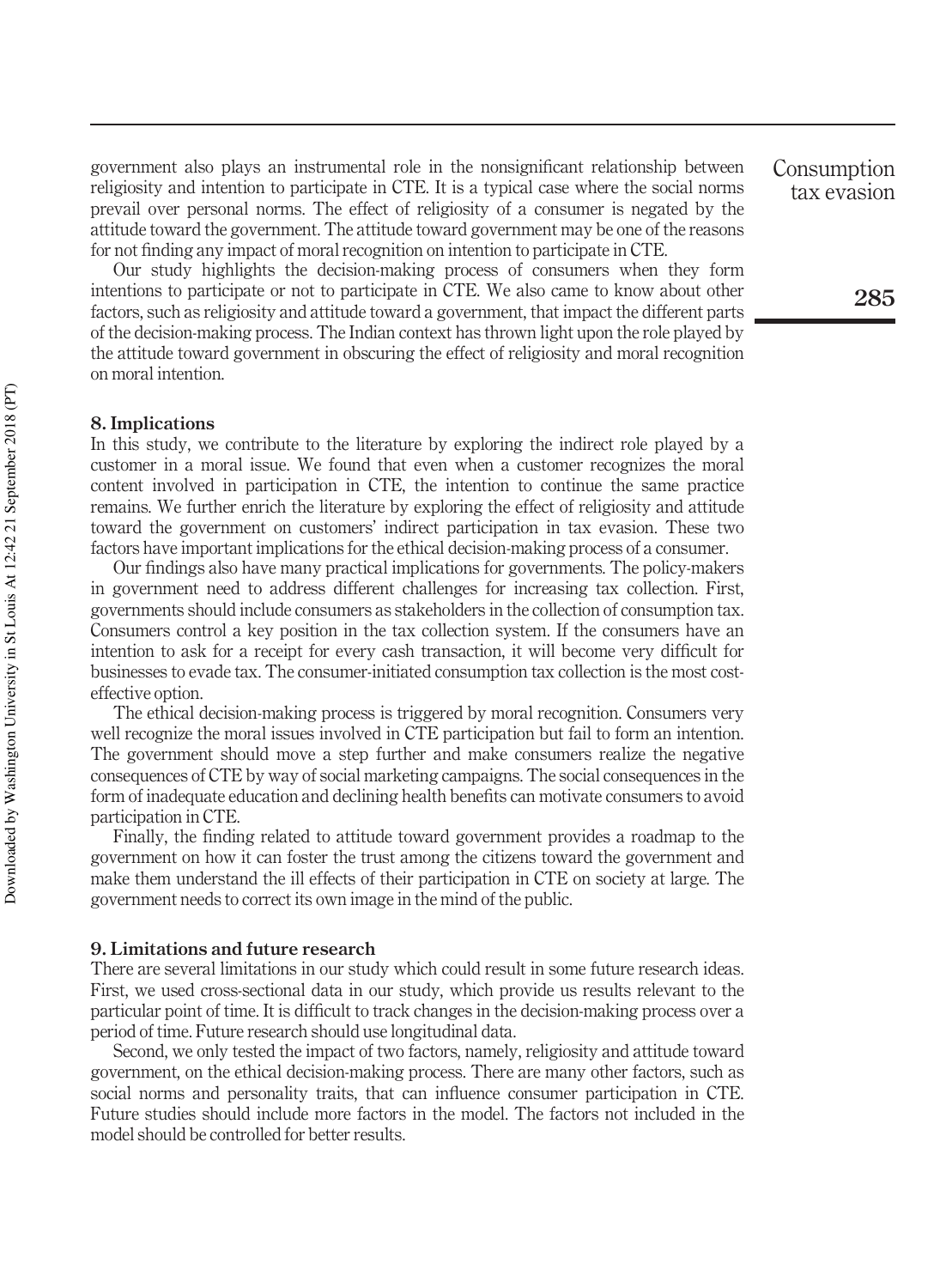Third, we collected data from one country, so it is difficult to generalize the results. Future endeavors should conduct a cross-cultural study for more reliable results. The crosscultural context may also bring some new insights to the model.

### 10. Conclusion

The ethically questionable behaviors of one stakeholder are impacted by the behaviors of other stakeholders. Sometimes, we fail to have a wholesome view of a situation, because we miss on the role played by some stakeholders. Consumers' ethical behavior indirectly plays a decisive role in determining the collection of taxes for the government. The consumers are facilitating the tax evasion by traders. Although consumers recognize moral issues involved in their participation in CTE, the recognition fails to impact their ethical intentions positively. We need to consider all the important factors, other than religiosity and attitude toward government, impacting consumers' ethical decision-making process to understand their intentions.

### References

- Agle, B.R. and Van Buren, H.J. (1999), "God and mammon: the modern relationship", *Business Ethics Quarterly*, Vol. 9 No. 4, pp. 563-582.
- Alm, J. and Torgler, B. (2006), "Culture differences and tax morale in the United States and in Europe", *Journal of Economic Psychology*, Vol. 27 No. 2, pp. 224-246.
- Alm, J. and Torgler, B. (2011), "Do ethics matter? Tax compliance and morality", *Journal of Business Ethics*, Vol. 101 No. 4, pp. 635-651.
- Alm, J., Martinez-Vazque, J. and Torgler, B. (2006), "Russian attitudes toward paying taxes-before, during, and after the transition", *International Journal of Social Economics*, Vol. 33 No. 12, pp. 832-857.
- Bobek, D.D. and Hatfield, R.C. (2003), "An investigation of the theory of planned behavior and the role of moral obligation in tax compliance", *Behavioral Research in Accounting*, Vol. 15 No. 1, pp. 13-38.
- Bobek, D.D., Hageman, A.M. and Kelliher, C.F. (2013), "Analyzing the role of social norms in tax compliance behavior", *Journal of Business Ethics*, Vol. 115 No. 3, pp. 451-468.
- Braithwaite, V. (2003), "Perceptions of who's not paying their fair share", *Australian Journal of Social Issues*, Vol. 38 No. 3, pp. 335-362.
- Brooks, N. and Doob, A.H. (1990), "Tax evasion: searching for a theory of compliant behavior", in Friedland, M.L. (Ed.), *Securing Compliance: Seven Case Studies*, University of Toronto Press, Toronto, pp. 120-164.
- Church, W.T., Jaggers, J.W. and Taylor, J.K. (2012), "Neighborhood, poverty, and negative behavior: an examination of differential association and social control theory", *Children and Youth Services Review*, Vol. 34 No. 5, pp. 1035-1041.
- Collins, J.H., Milliron, V.C. and Toy, D.R. (1992), "Determinants of tax compliance: a contingency approach", *The Journal of the American Taxation Association*, Vol. 14 No. 2, p. 1.
- Culiberg, B. and Bajde, D. (2014), "Do you need a receipt? Exploring consumer participation in consumption tax evasion as an ethical dilemma", *Journal of Business Ethics*, Vol. 124 No. 2, pp. 271-282.
- Cummings, R.G., Martinez-Vazquez, J., McKee, M. and Torgler, B. (2009), "Tax morale affects tax compliance: evidence from surveys and an artefactual field experiment", *Journal of Economic Behavior & Organization*, Vol. 70 No. 3, pp. 447-457.
- Czinkota, M.R. and Ronkainen, I.A. (2013), *International Marketing*, Cengage Learning.

286

JIBR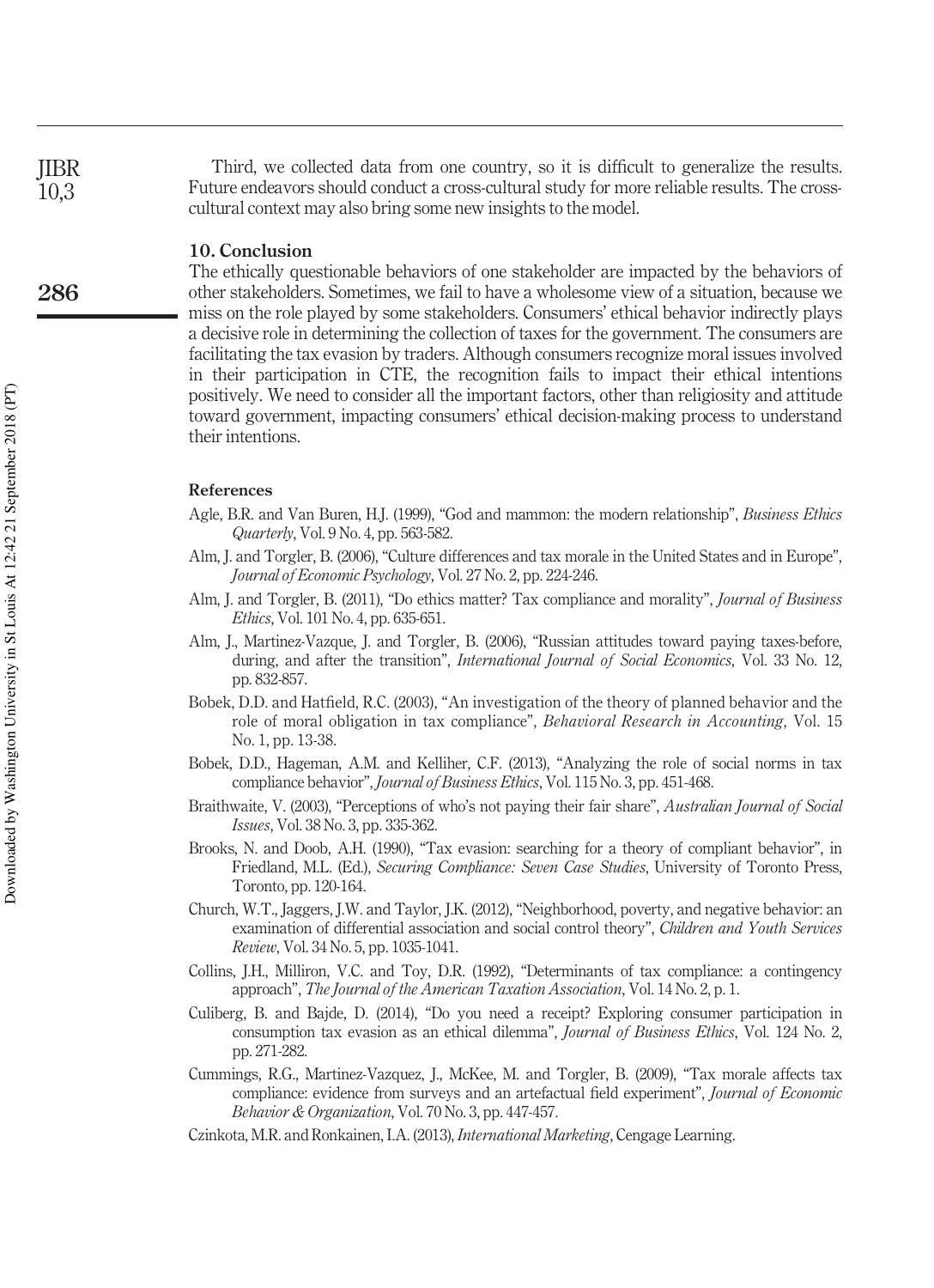- Dhara, T. and Thomas, C. (2011), "In India, tax evasion is a national sport", *Bloomberg Businessweek*, July 28.
- Doyle, E.M., Hughes, J.F. and Glaister, K.W. (2009), "Linking ethics and risk management in taxation: evidence from an exploratory study in Ireland and the UK", *Journal of Business Ethics*, Vol. 86 No. 2, pp. 177-198.
- Dubin, J.A. and Wilde, L.L. (1988), "An empirical analysis of federal income tax auditing and compliance", *National Tax Journal*, pp. 61-74.
- Elçi, M., Sener, İ. and Alpkan, L. (2011), "The impact of morality and religiosity of employees on their hardworking behavior", *Procedia-Social and Behavioral Sciences*, Vol. 24, pp. 1367-1377.
- Feld, L.P. and Frey, B.S. (2007), "Tax compliance as the result of a psychological tax contract: the role of incentives and responsive regulation", *Law & Policy*, Vol. 29 No. 1, pp. 102-120.
- Fornell, C. and Larcker, D.F. (1981), "Evaluating structural equation models with unobservable variables and measurement error", *Journal of Marketing Research*, Vol. 18 No. 1, pp. 39-50.
- Frey, B.S. and Weck-Hanneman, H. (1984), "The hidden economy as an 'unobserved' variable", *European Economic Review*, Vol. 26 Nos 1/2, pp. 33-53.
- Gefen, D., Straub, D. and Boudreau, M.C. (2000), "Structural equation modeling and regression: guidelines for research practice", *Communications of the Association for Information Systems*, Vol. 4 No. 1, p. 7.
- Ghosh, D. and Crain, T.L. (1995), "Ethical standards, attitudes toward risk, and intentional noncompliance: an experimental investigation", *Journal of Business Ethics*, Vol. 14 No. 5, pp. 353-365.
- Hanno, D.M. and Violette, G.R. (1996), "An analysis of moral and social influences on taxpayer behavior", *Behavioral Research in Accounting*, Vol. 8, pp. 57-75.
- Harrell, G.D. (1986), *Consumer Behavior*, Harcourt Brace Jovanovich, San Diego, CA.
- Henderson, B.C. and Kaplan, S.E. (2005), "An examination of the role of ethics in tax compliance decisions", *Journal of the American Taxation Association*, Vol. 27 No. 1, pp. 39-72.
- Hirschman, E.C. (1983), "Religious affiliation and consumption processes: an initial paradigm", *Research in Marketing*, Vol. 6 No. 1, pp. 131-170.
- Hood, R.W. Jr, Hill, P.C. and Spilka, B. (2009), *The Psychology of Religion: An Empirical Approach*, Guilford Press.
- Jackson, B.R. and Milliron, V.C. (1986), "Tax compliance research: findings, problems, and prospects", *Journal of Accounting Literature*, Vol. 5 No. 1, pp. 125-165.
- Kadic-Maglajlic, S., Micevski, M., Lee, N., Boso, N. and Vida, I. (2017), "Three levels of ethical influences on selling behavior and performance: synergies and tensions", *Journal of Business Ethics*, pp. 1-21.
- Kidwell, J.M., Stevens, R.E. and Bethke, A.L. (1987), "Differences in ethical perceptions between male and female managers: myth or reality?", *Journal of Business Ethics*, Vol. 6 No. 6, pp. 489-493.
- Kirchler, E., Hoelzl, E. and Wahl, I. (2008), "Enforced versus voluntary tax compliance: the 'slippery slope' framework", *Journal of Economic Psychology*, Vol. 29 No. 2, pp. 210-225.
- McGee, R.W. (2006), "Three views on the ethics of tax evasion", *Journal of Business Ethics*, Vol. 67 No. 1, pp. 15-35.
- McGee, R.W. (2012),"Duty to Whom?", *The Ethics of Tax Evasion*, Springer, New York, NY, pp. 35-45.
- McGee, R.W. and Tyler, M. (2006),"Tax evasion and ethics: a demographic study of 33 countries".
- McGee, R.W., Ho, S.S. and Li, A.Y. (2008), "A comparative study on perceived ethics of tax evasion: Hong Kong vs the United States", *Journal of Business Ethics*, Vol. 77 No. 2, pp. 147-158.
- Maciejovsky, B., Schwarzenberger, H. and Kirchler, E. (2012), "Rationality versus emotions: the case of tax ethics and compliance", *Journal of Business Ethics*, Vol. 109 No. 3, pp. 339-350.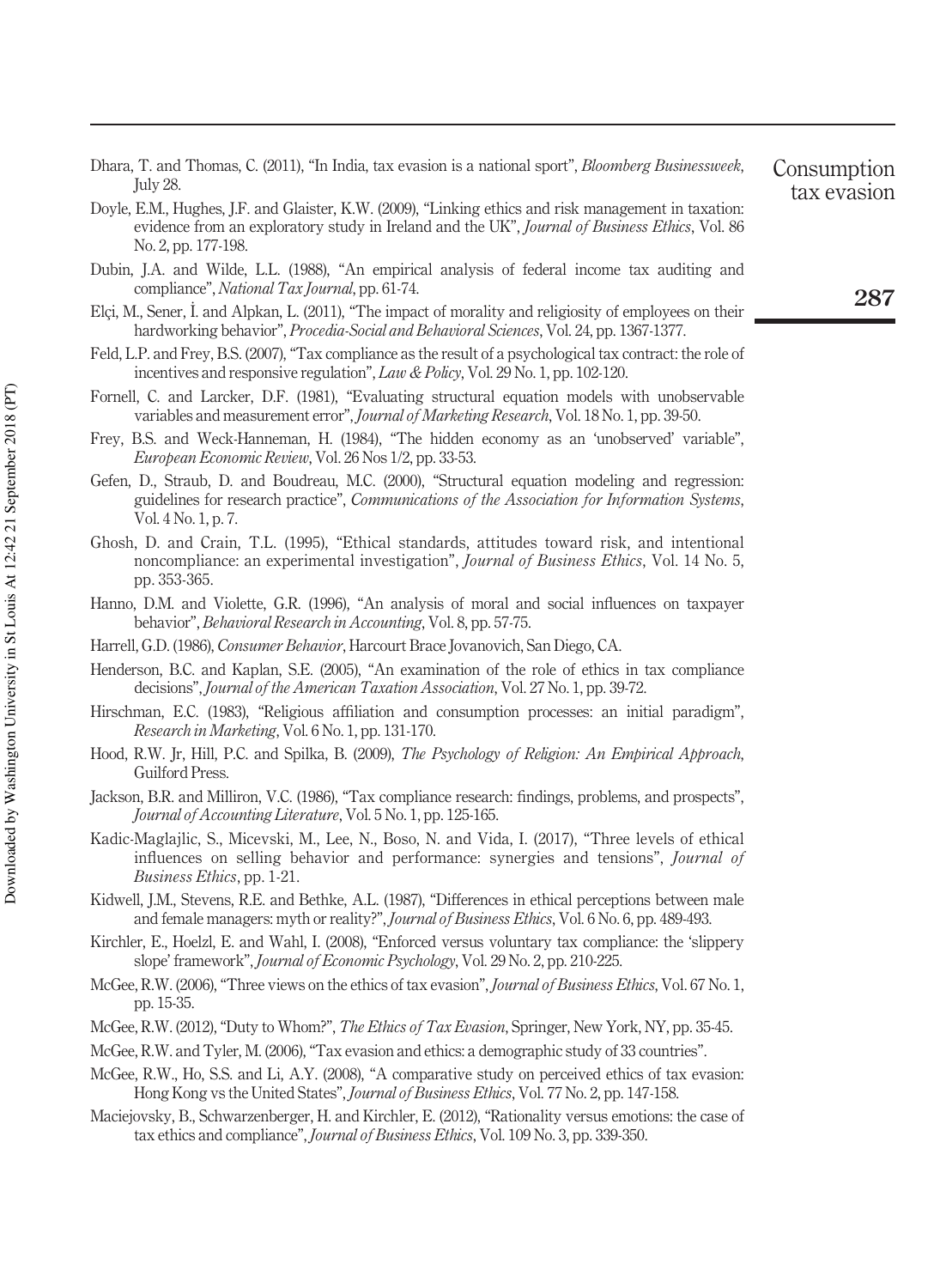| Molero, J.C. and Pujol, F. (2012), "Walking inside the potential tax evader's mind: tax morale does<br>matter", Journal of Business Ethics, Vol. 105 No. 2, pp. 151-162.<br>Nunnally, J.C. and Bernstein, I.H. (1994), "The theory of measurement error", Psychometric Theory,<br>pp. 209-247.<br>Parboteeah, K.P., Hoegl, M. and Cullen, J.B. (2008), "Ethics and religion: an empirical test of a<br>multidimensional model", Journal of Business Ethics, Vol. 80 No. 2, pp. 387-398.<br>Putrevu, S. and Swimberghek, K. (2013), "The influence of religiosity on consumer ethical judgments<br>and responses toward sexual appeals", <i>Journal of Business Ethics</i> , Vol. 115 No. 2, pp. 351-365.<br>Richardson, G. (2006), "Determinants of tax evasion: a cross-country investigation", Journal of<br>International Accounting, Auditing and Taxation, Vol. 15 No. 2, pp. 150-169.<br>Richardson, G. (2008), "The relationship between culture and tax evasion across countries: additional<br>evidence and extensions", Journal of International Accounting, Auditing and Taxation, Vol. 17<br>No. 2, pp. 67-78.<br>Sarwono, S.S. and Armstrong, R.W. (2001), "Microcultural differences and perceived ethical problems:<br>an international business perspective", Journal of Business Ethics, Vol. 30 No. 1, pp. 41-56.<br>Schneider, F., Buehn, A. and Montenegro, C.E. (2010), "New estimates for the shadow economies all<br>over the world", <i>International Economic Journal</i> , Vol. 24 No. 4, pp. 443-461.<br>Schneider, H., Krieger, J. and Bayraktar, A. (2011), "The impact of intrinsic religiosity on |
|----------------------------------------------------------------------------------------------------------------------------------------------------------------------------------------------------------------------------------------------------------------------------------------------------------------------------------------------------------------------------------------------------------------------------------------------------------------------------------------------------------------------------------------------------------------------------------------------------------------------------------------------------------------------------------------------------------------------------------------------------------------------------------------------------------------------------------------------------------------------------------------------------------------------------------------------------------------------------------------------------------------------------------------------------------------------------------------------------------------------------------------------------------------------------------------------------------------------------------------------------------------------------------------------------------------------------------------------------------------------------------------------------------------------------------------------------------------------------------------------------------------------------------------------------------------------------------------------------------------------------------|
|                                                                                                                                                                                                                                                                                                                                                                                                                                                                                                                                                                                                                                                                                                                                                                                                                                                                                                                                                                                                                                                                                                                                                                                                                                                                                                                                                                                                                                                                                                                                                                                                                                  |
|                                                                                                                                                                                                                                                                                                                                                                                                                                                                                                                                                                                                                                                                                                                                                                                                                                                                                                                                                                                                                                                                                                                                                                                                                                                                                                                                                                                                                                                                                                                                                                                                                                  |
|                                                                                                                                                                                                                                                                                                                                                                                                                                                                                                                                                                                                                                                                                                                                                                                                                                                                                                                                                                                                                                                                                                                                                                                                                                                                                                                                                                                                                                                                                                                                                                                                                                  |
|                                                                                                                                                                                                                                                                                                                                                                                                                                                                                                                                                                                                                                                                                                                                                                                                                                                                                                                                                                                                                                                                                                                                                                                                                                                                                                                                                                                                                                                                                                                                                                                                                                  |
|                                                                                                                                                                                                                                                                                                                                                                                                                                                                                                                                                                                                                                                                                                                                                                                                                                                                                                                                                                                                                                                                                                                                                                                                                                                                                                                                                                                                                                                                                                                                                                                                                                  |
|                                                                                                                                                                                                                                                                                                                                                                                                                                                                                                                                                                                                                                                                                                                                                                                                                                                                                                                                                                                                                                                                                                                                                                                                                                                                                                                                                                                                                                                                                                                                                                                                                                  |
|                                                                                                                                                                                                                                                                                                                                                                                                                                                                                                                                                                                                                                                                                                                                                                                                                                                                                                                                                                                                                                                                                                                                                                                                                                                                                                                                                                                                                                                                                                                                                                                                                                  |
|                                                                                                                                                                                                                                                                                                                                                                                                                                                                                                                                                                                                                                                                                                                                                                                                                                                                                                                                                                                                                                                                                                                                                                                                                                                                                                                                                                                                                                                                                                                                                                                                                                  |
| consumers' ethical beliefs: does it depend on the type of religion? A comparison of Christian<br>and Moslem consumers in Germany and Turkey", <i>Journal of Business Ethics</i> , Vol. 102 No. 2,<br>pp. 319-332.                                                                                                                                                                                                                                                                                                                                                                                                                                                                                                                                                                                                                                                                                                                                                                                                                                                                                                                                                                                                                                                                                                                                                                                                                                                                                                                                                                                                                |
| Singhapakdi, A., Vitell, S.J. and Kraft, K.L. (1996), "Moral intensity and ethical decision-making of<br>marketing professionals", Journal of Business Research, Vol. 36 No. 3, pp. 245-255.                                                                                                                                                                                                                                                                                                                                                                                                                                                                                                                                                                                                                                                                                                                                                                                                                                                                                                                                                                                                                                                                                                                                                                                                                                                                                                                                                                                                                                     |
| Smith, R.E., Wheeler, G. and Diener, E. (1975), "Faith without works: Jesus people, resistance to<br>temptation, and altruism", <i>Journal of Applied Social Psychology</i> , Vol. 5 No. 4, pp. 320-330.                                                                                                                                                                                                                                                                                                                                                                                                                                                                                                                                                                                                                                                                                                                                                                                                                                                                                                                                                                                                                                                                                                                                                                                                                                                                                                                                                                                                                         |
| Sutherland, E. and Cressey, D.R. (1970), Principles of Criminology, 8th ed., Lippincott, Chicago, IL.                                                                                                                                                                                                                                                                                                                                                                                                                                                                                                                                                                                                                                                                                                                                                                                                                                                                                                                                                                                                                                                                                                                                                                                                                                                                                                                                                                                                                                                                                                                            |
| Swimberghe, K., Flurry, L.A. and Parker, J.M. (2011), "Consumer religiosity: consequences for consumer<br>activism in the United States", Journal of Business Ethics, Vol. 103 No. 3, pp. 453-467.                                                                                                                                                                                                                                                                                                                                                                                                                                                                                                                                                                                                                                                                                                                                                                                                                                                                                                                                                                                                                                                                                                                                                                                                                                                                                                                                                                                                                               |
| Taylor, N. (2003), "Understanding taxpayer attitudes through under-standing taxpayer identities", in<br>Braithwaite, V. (Ed.), Taxing Democracy, Understanding Tax Avoidance and Tax Evasion,<br>Ashgate, Aldershot, pp. 71-92.                                                                                                                                                                                                                                                                                                                                                                                                                                                                                                                                                                                                                                                                                                                                                                                                                                                                                                                                                                                                                                                                                                                                                                                                                                                                                                                                                                                                  |
| Tittle, C.R. and Welch, M.R. (1983), "Religiosity and deviance: Toward a contingency theory of<br>constraining effects", Social Forces, Vol. 61 No. 3, pp. 653-682.                                                                                                                                                                                                                                                                                                                                                                                                                                                                                                                                                                                                                                                                                                                                                                                                                                                                                                                                                                                                                                                                                                                                                                                                                                                                                                                                                                                                                                                              |
| Torgler, B. (2003), "To evade taxes or not to evade: that is the question", The Journal of Socio-<br><i>Economics</i> , Vol. 32 No. 3, pp. 283-302.                                                                                                                                                                                                                                                                                                                                                                                                                                                                                                                                                                                                                                                                                                                                                                                                                                                                                                                                                                                                                                                                                                                                                                                                                                                                                                                                                                                                                                                                              |
| Torgler, B. (2006), "The importance of faith: Tax morale and religiosity", Journal of Economic Behavior<br>& Organization, Vol. 61 No. 1, pp. 81-109.                                                                                                                                                                                                                                                                                                                                                                                                                                                                                                                                                                                                                                                                                                                                                                                                                                                                                                                                                                                                                                                                                                                                                                                                                                                                                                                                                                                                                                                                            |
| Torgler, B. (2007), Tax Compliance and Tax Morale: A Theoretical and Empirical Analysis, Edward<br>Elgar Publishing.                                                                                                                                                                                                                                                                                                                                                                                                                                                                                                                                                                                                                                                                                                                                                                                                                                                                                                                                                                                                                                                                                                                                                                                                                                                                                                                                                                                                                                                                                                             |
| Torgler, B. and Schneider, F. (2007), "What shapes attitudes toward paying taxes? Evidence from<br>multicultural european countries", Social Science Quarterly, Vol. 88 No. 2, pp. 443-470.                                                                                                                                                                                                                                                                                                                                                                                                                                                                                                                                                                                                                                                                                                                                                                                                                                                                                                                                                                                                                                                                                                                                                                                                                                                                                                                                                                                                                                      |
| Torgler, B. and Schneider, F. (2009), "The impact of tax morale and institutional quality on the shadow<br>economy", Journal of Economic Psychology, Vol. 30 No. 2, pp. 228-245.                                                                                                                                                                                                                                                                                                                                                                                                                                                                                                                                                                                                                                                                                                                                                                                                                                                                                                                                                                                                                                                                                                                                                                                                                                                                                                                                                                                                                                                 |
| Torgler, B., Schneider, F. and Schaltegger, C.A. (2010), "Local autonomy, tax morale, and the shadow<br>economy", Public Choice, Vol. 144 Nos 1/2, pp. 293-321.                                                                                                                                                                                                                                                                                                                                                                                                                                                                                                                                                                                                                                                                                                                                                                                                                                                                                                                                                                                                                                                                                                                                                                                                                                                                                                                                                                                                                                                                  |
|                                                                                                                                                                                                                                                                                                                                                                                                                                                                                                                                                                                                                                                                                                                                                                                                                                                                                                                                                                                                                                                                                                                                                                                                                                                                                                                                                                                                                                                                                                                                                                                                                                  |

Downloaded by Washington University in St Louis At 12:42 21 September 2018 (PT) Downloaded by Washington University in St Louis At 12:42 21 September 2018 (PT)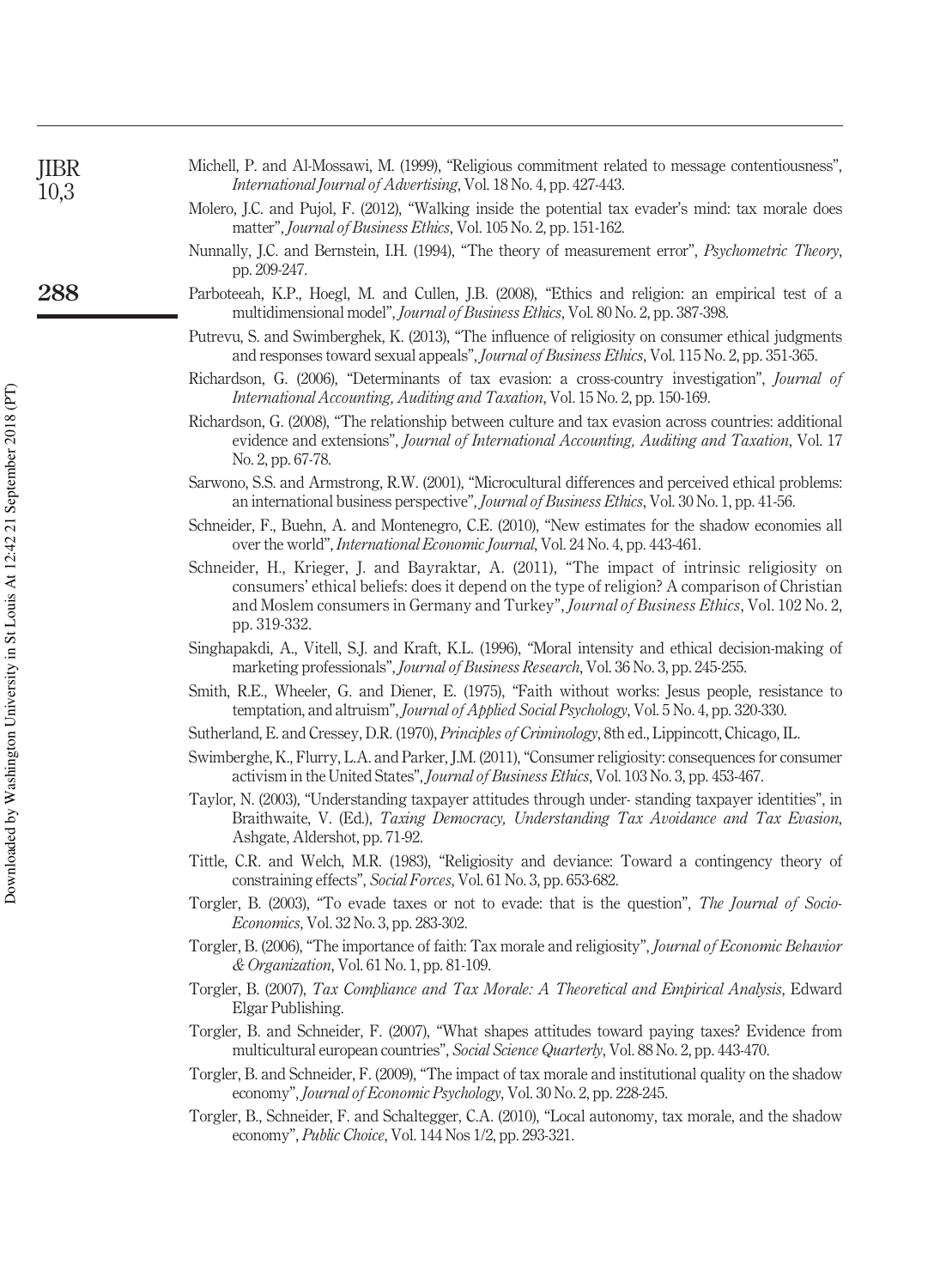- Trivedi, V.U., Shehata, M. and Lynn, B. (2003), "Impact of personal and situational factors on taxpayer compliance: an experimental analysis", *Journal of Business Ethics*, Vol. 47 No. 3, pp. 175-197. **Consumption**
- Vitell, S.J. (2009), "The role of religiosity in business and consumer ethics: a review of the literature", *Journal of Business Ethics*, Vol. 90 No. S2, pp. 155-167.
- Vitell, S.J. and Paolillo, J.G. (2003), "Consumer ethics: the role of religiosity", *Journal of Business Ethics*, Vol. 46 No. 2, pp. 151-162.
- Vitell, S.J., Paolillo, J.G. and Singh, J.J. (2005), "Religiosity and consumer ethics", *Journal of Business Ethics*, Vol. 57 No. 2, pp. 175-181.
- Waller, D.S. and Fam, S.K. (2000), "Cultural values and advertising in Malaysia: views from the industry", *Asia Paci*fi*c Journal of Marketing and Logistics*, Vol. 12 No. 1, pp. 3-16.
- Weaver, G.R. and Agle, B.R. (2002), "Religiosity and ethical behavior in organizations: a symbolic interactionist perspective", *Academy of Management Review*, Vol. 27 No. 1, pp. 77-97.
- Wenzel, M. (2003), "Tax compliance and the psychology of justice: mapping the field", in Braithwaite, V. (Ed.), *Taxing Democracy, Understanding Tax Avoidance and Tax Evasion*, Ashgate, Aldershot, pp. 41-69.
- Wenzel, M. (2005a), "Motivation or rationalisation? Causal relations between ethics, norms and tax compliance", *Journal of Economic Psychology*, Vol. 26 No. 4, pp. 491-508.
- Wilkes, R.E., Burnett, J.J. and Howell, R.D. (1986), "On the meaning and measurement of religiosity in consumer research", *Journal of the Academy of Marketing Science*, Vol. 14 No. 1, pp. 47-56.
- Worthington, E.L. Jr, Wade, N.G., Hight, T.L., Ripley, J.S., McCullough, M.E., Berry, J.W., Schmitt, M.M., Berry, J.T., Bursley, K.H. and O'connor, L. (2003), "The religious commitment inventory–10: development, refinement, and validation of a brief scale for research and counseling", *Journal of Counseling Psychology*, Vol. 50 No. 1, p. 84.

#### Further reading

- Cohn, G. (1998), "The Jewish view on paying taxes", *Journal of Accounting, Ethics & Public Policy*, Vol. 1 No. 2, pp. 109-120.
- Franke, G.R., Crown, D.F. and Spake, D.F. (1997), "Gender differences in ethical perceptions of business practices: a social role theory perspective", *Journal of Applied Psychology*, Vol. 82 No. 6, p. 920.
- Levin, J.S., Taylor, R.J. and Chatters, L.M. (1994), "Race and gender differences in religiosity among older adults: findings from four national surveys", *Journal of Gerontology*, Vol. 49 No. 3, pp. S137-S145.
- McDaniel, S.W. and Burnett, J.J. (1990), "Consumer religiosity and retail store evaluative criteria", *Journal of the Academy of Marketing Science*, Vol. 18 No. 2, pp. 101-112.
- Miller, A.S. and Hoffmann, J.P. (1995), "Risk and religion: an explanation of gender differences in religiosity", *Journal for the Scienti*fi*c Study of Religion*, Vol. 34 No. 1, pp. 63-75.
- Miller, A.S. and Stark, R. (2002), "Gender and religiousness: can socialization explanations be saved?", *American Journal of Sociology*, Vol. 107 No. 6, pp. 1399-1423.
- Ones, D.S. and Viswesvaran, C. (1998), "Gender, age, and race differences on overt integrity tests: results across four large-scale job applicant datasets", *Journal of Applied Psychology*, Vol. 83 No. 1, p. 35.
- Smith, P.L. and Oakley, E.F. (1997), "Gender-related differences in ethical and social values of business students: implications for management", *Journal of Business Ethics*, Vol. 16 No. 1, pp. 37-45.
- Stark, R. (2002), "Physiology and faith: addressing the 'universal' gender difference in religious commitment", *Journal for the Scienti*fi*c Study of Religion*, Vol. 41 No. 3, pp. 495-507.
- Thompson, E.H. Jr (1991), "Beneath the status characteristic: gender variations in religiousness", *Journal for the Scienti*fi*c Study of Religion*, Vol. 30 No. 4, pp. 381-394.

tax evasion